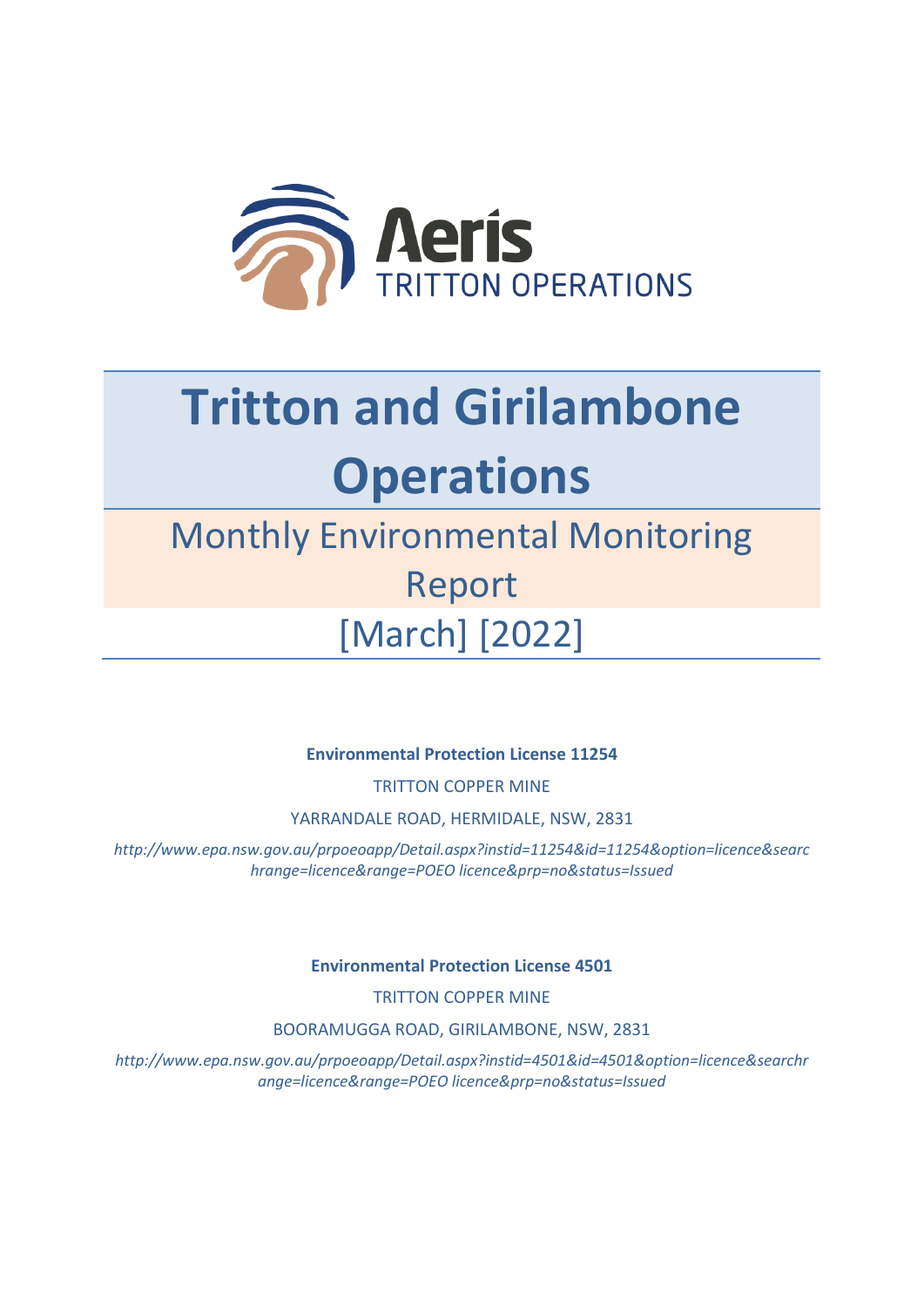

## **[MARCH] [2022] – GROUNDWATER MONITORING REPORT TRITTON OPERATIONS** LICENCE NO.11254

|               | Licensee: TRITTON RESOURCES LIMITED |             |                   |                    |                         |
|---------------|-------------------------------------|-------------|-------------------|--------------------|-------------------------|
|               |                                     |             |                   |                    | <b>EPL No. 11254</b>    |
| <b>Sample</b> | Monitoring                          |             |                   |                    |                         |
| Point         | <b>Frequency</b>                    | <b>Date</b> | Parameter         | <b>Measurement</b> | Unit                    |
| EPA ID        | Quarterly                           | Sampled:    | Arsenic           |                    | mg/L <sup>1</sup>       |
| No. 12 -      |                                     |             | <b>Barium</b>     |                    | mg/L                    |
| <b>PZH001</b> |                                     | Obtained:   | Beryllium         |                    | mg/L                    |
|               |                                     |             | Cadmium           |                    | mg/L                    |
|               |                                     |             | Chloride          |                    | mg/L                    |
|               |                                     | Published:  | Chromium          |                    | mg/L                    |
|               |                                     | 11/05/2022  | Cobalt            |                    | mg/L                    |
|               |                                     |             | Conductivity (EC) |                    | $\mu$ S/cm <sup>2</sup> |
|               |                                     |             | Copper            |                    | mg/L                    |
|               |                                     |             | Iron              |                    | mg/L                    |
|               |                                     |             | Lead              |                    | mg/L                    |
|               |                                     |             | Manganese         |                    | mg/L                    |
|               |                                     |             | Mercury           |                    | mg/L                    |
|               |                                     |             | Nickel            |                    | mg/L                    |
|               |                                     |             | pH                |                    | pH Unit                 |
|               |                                     |             | Sulfate           |                    | mg/L                    |
|               |                                     |             | Vanadium          |                    | mg/L                    |
|               |                                     |             | Zinc              |                    | mg/L                    |
|               |                                     |             | SWL               |                    | m <sup>3</sup>          |
| EPA ID        | Quarterly                           | Sampled:    | Arsenic           |                    | mg/L                    |
| No. 13 -      |                                     |             | <b>Barium</b>     |                    | mg/L                    |
| <b>PZH002</b> |                                     | Obtained:   | Beryllium         |                    | mg/L                    |
|               |                                     |             | Cadmium           |                    | mg/L                    |
|               |                                     | Published:  | Chloride          |                    | mg/L                    |
|               |                                     | 11/05/2022  | Chromium          |                    | mg/L                    |
|               |                                     |             | Cobalt            |                    | mg/L                    |
|               |                                     |             | Conductivity (EC) |                    | $\mu$ S/cm              |
|               |                                     |             | Copper            |                    | mg/L                    |
|               |                                     |             | Iron              |                    | mg/L                    |
|               |                                     |             | Lead              |                    | mg/L                    |
|               |                                     |             | Manganese         |                    | mg/L                    |
|               |                                     |             | Mercury           |                    | mg/L                    |
|               |                                     |             | Nickel            |                    | mg/L                    |
|               |                                     |             | pH                |                    | pH Unit                 |

<sup>1</sup> Milligrams per litre

<sup>2</sup> Microsiemens per centimetre

<sup>3</sup> Metres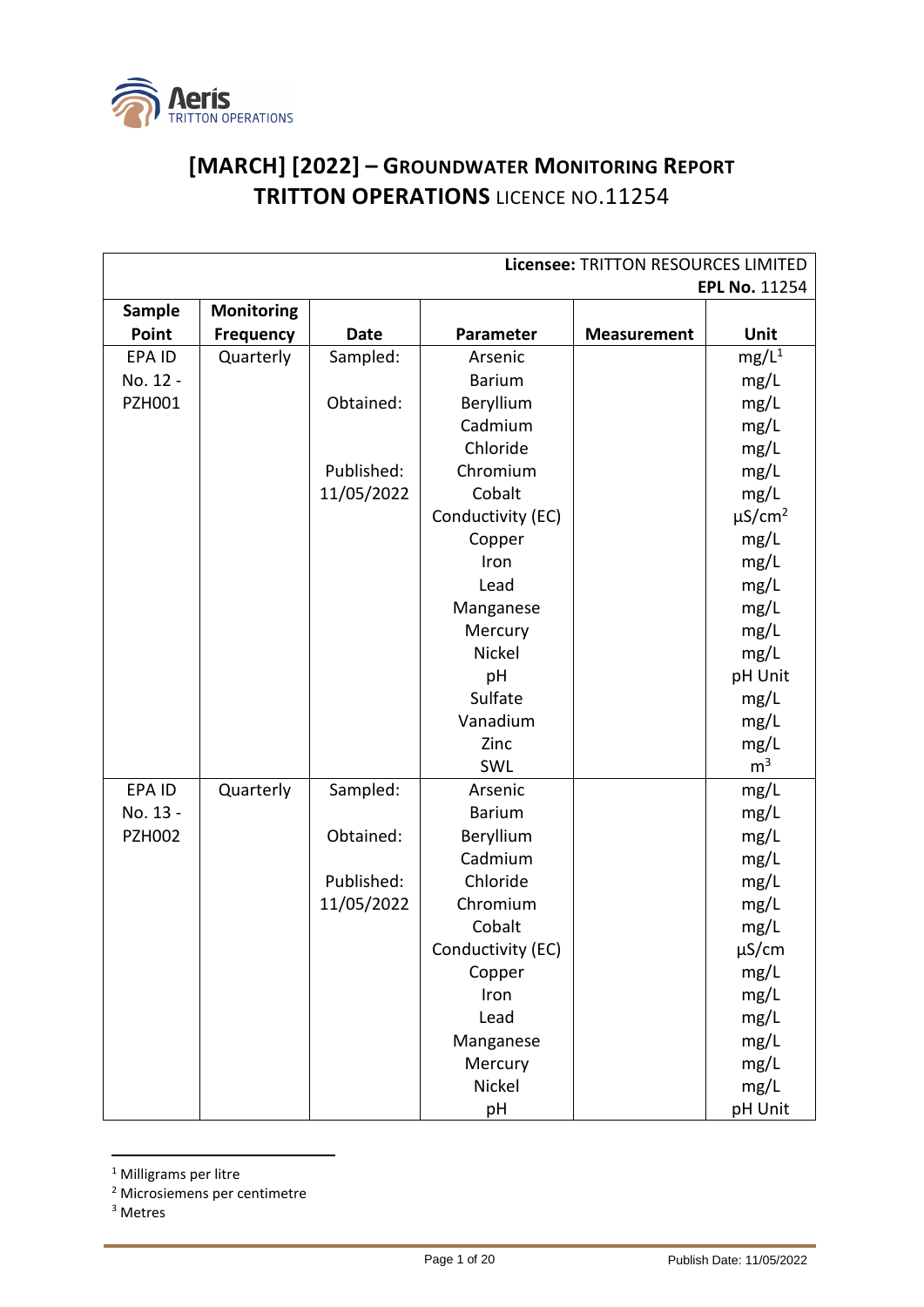

|               |           |            | Sulfate           | mg/L       |
|---------------|-----------|------------|-------------------|------------|
|               |           |            | Vanadium          | mg/L       |
|               |           |            | Zinc              | mg/L       |
|               |           |            | SWL               | ${\sf m}$  |
| EPA ID        | Quarterly | Sampled:   | Arsenic           | mg/L       |
| No. 14 -      |           |            | <b>Barium</b>     | mg/L       |
| <b>PZH003</b> |           | Obtained:  | Beryllium         | mg/L       |
|               |           |            | Cadmium           | mg/L       |
|               |           | Published: | Chloride          | mg/L       |
|               |           | 11/05/2022 | Chromium          | mg/L       |
|               |           |            | Cobalt            | mg/L       |
|               |           |            | Conductivity (EC) | $\mu$ S/cm |
|               |           |            | Copper            | mg/L       |
|               |           |            | Iron              | mg/L       |
|               |           |            | Lead              | mg/L       |
|               |           |            | Manganese         | mg/L       |
|               |           |            | Mercury           | mg/L       |
|               |           |            | Nickel            | mg/L       |
|               |           |            | pH                | pH Unit    |
|               |           |            | Sulfate           | mg/L       |
|               |           |            | Vanadium          | mg/L       |
|               |           |            | Zinc              | mg/L       |
|               |           |            | SWL               | m          |
| EPA ID        | Quarterly | Sampled:   | Arsenic           | mg/L       |
| No. 15 -      |           |            | <b>Barium</b>     | mg/L       |
|               |           |            |                   |            |
| <b>PZH004</b> |           | Obtained:  | Beryllium         | mg/L       |
|               |           |            | Cadmium           | mg/L       |
|               |           | Published: | Chloride          | mg/L       |
|               |           | 11/05/2022 | Chromium          | mg/L       |
|               |           |            | Cobalt            | mg/L       |
|               |           |            | Conductivity (EC) | $\mu$ S/cm |
|               |           |            | Copper            | mg/L       |
|               |           |            | Iron              | mg/L       |
|               |           |            | Lead              | mg/L       |
|               |           |            | Manganese         | mg/L       |
|               |           |            | Mercury           | mg/L       |
|               |           |            | Nickel            | mg/L       |
|               |           |            | pH                | pH Unit    |
|               |           |            | Sulfate           | mg/L       |
|               |           |            | Vanadium          | mg/L       |
|               |           |            | Zinc              | mg/L       |
|               |           |            | SWL               | m          |
| EPA ID        | Quarterly | Sampled:   | Arsenic           | mg/L       |
| No. 16 -      |           |            | <b>Barium</b>     | mg/L       |
| <b>PZH005</b> |           | Obtained:  | Beryllium         | mg/L       |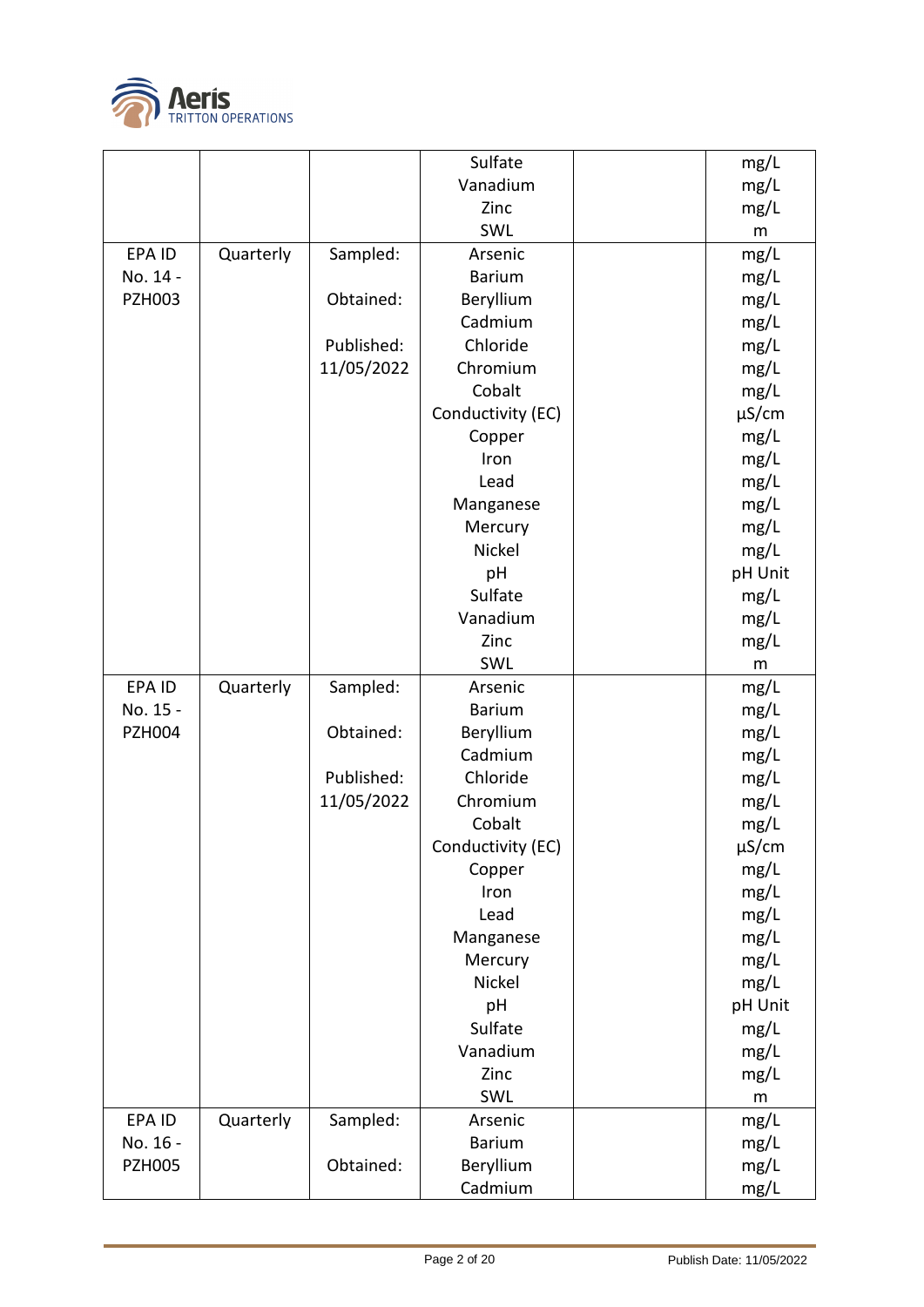

|               |           | Published: | Chloride          |        | mg/L       |
|---------------|-----------|------------|-------------------|--------|------------|
|               |           | 11/05/2022 | Chromium          |        | mg/L       |
|               |           |            | Cobalt            |        | mg/L       |
|               |           |            | Conductivity (EC) |        | $\mu$ S/cm |
|               |           |            | Copper            |        | mg/L       |
|               |           |            | Iron              |        | mg/L       |
|               |           |            | Lead              |        | mg/L       |
|               |           |            | Manganese         |        | mg/L       |
|               |           |            | Mercury           |        | mg/L       |
|               |           |            | Nickel            |        | mg/L       |
|               |           |            | pH                |        | pH Unit    |
|               |           |            | Sulfate           |        | mg/L       |
|               |           |            | Vanadium          |        | mg/L       |
|               |           |            | Zinc              |        | mg/L       |
|               |           |            | SWL               |        |            |
|               |           |            |                   |        | m          |
| EPA ID        | Quarterly | Sampled:   | Arsenic           |        | mg/L       |
| No. 17 -      |           |            | <b>Barium</b>     |        | mg/L       |
| <b>PZH006</b> |           | Obtained:  | Beryllium         |        | mg/L       |
|               |           |            | Cadmium           |        | mg/L       |
|               |           | Published: | Chloride          |        | mg/L       |
|               |           | 11/05/2022 | Chromium          |        | mg/L       |
|               |           |            | Cobalt            |        | mg/L       |
|               |           |            | Conductivity (EC) |        | $\mu$ S/cm |
|               |           |            | Copper            |        | mg/L       |
|               |           |            | Iron              |        | mg/L       |
|               |           |            | Lead              |        | mg/L       |
|               |           |            | Manganese         |        | mg/L       |
|               |           |            | Mercury           |        | mg/L       |
|               |           |            | Nickel            |        | mg/L       |
|               |           |            | pH                |        | pH Unit    |
|               |           |            | Sulfate           |        | mg/L       |
|               |           |            | Vanadium          |        | mg/L       |
|               |           |            | Zinc              |        | mg/L       |
|               |           |            | SWL               |        | m          |
| EPA ID        | Quarterly | Sampled:   | Arsenic           | 0.003  | mg/L       |
| No. 18 -      |           | 29/3/22    | <b>Barium</b>     | 0.275  | mg/L       |
| <b>PZH007</b> |           | Obtained:  | Beryllium         | 0.001  | mg/L       |
|               |           | 7/4/22     | Cadmium           | 0.0002 | mg/L       |
|               |           | Published: | Chloride          | 1440   | mg/L       |
|               |           | 11/05/2022 | Chromium          | 0.006  | mg/L       |
|               |           |            | Cobalt            | 0.008  | mg/L       |
|               |           |            | Conductivity (EC) | 7610   |            |
|               |           |            |                   | 0.003  | $\mu$ S/cm |
|               |           |            | Copper            |        | mg/L       |
|               |           |            | Iron              | 5.84   | mg/L       |
|               |           |            | Lead              | 0.014  | mg/L       |
|               |           |            | Manganese         | 1.73   | mg/L       |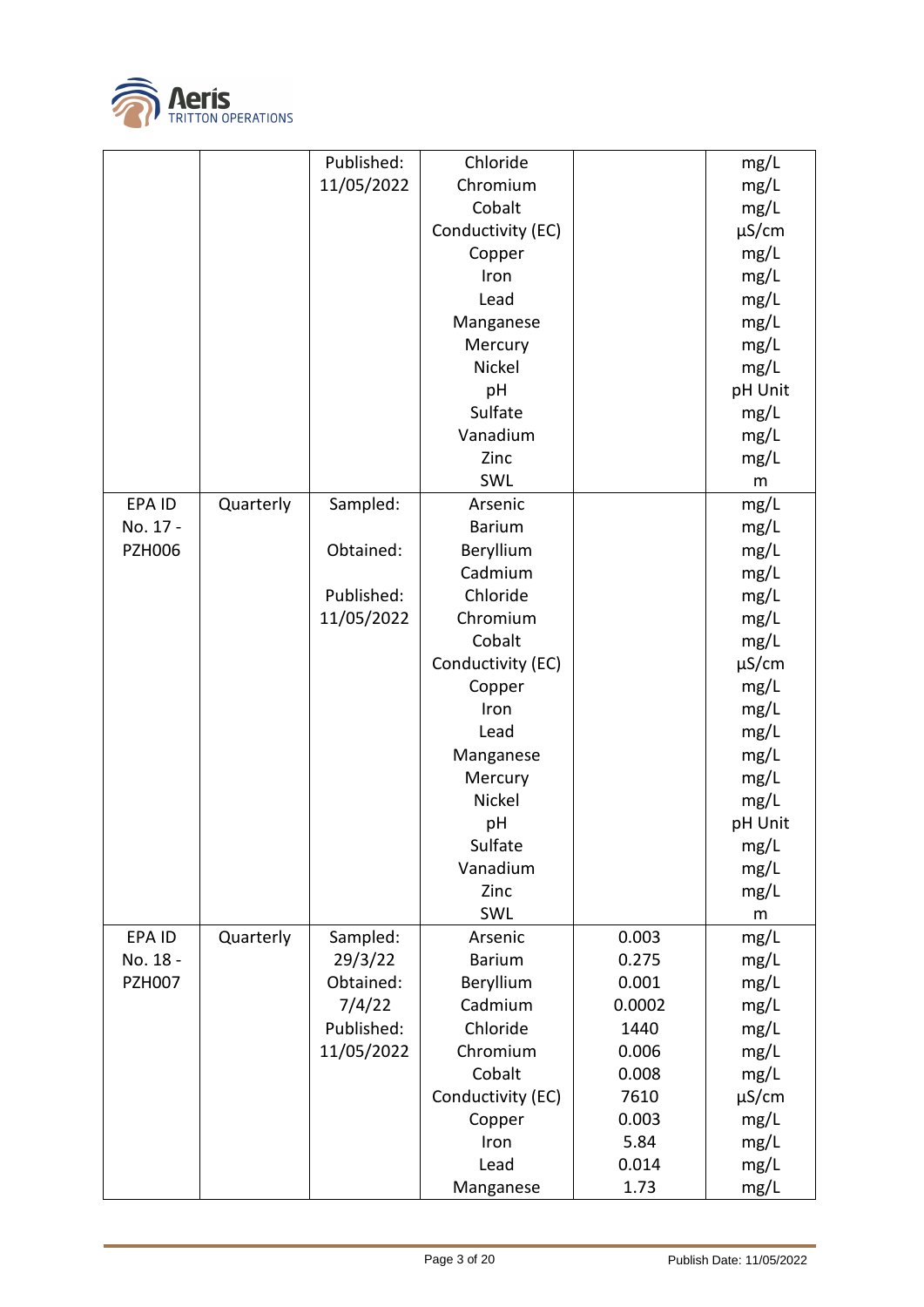

|               |           |            | Mercury           | 0.0001 | mg/L       |
|---------------|-----------|------------|-------------------|--------|------------|
|               |           |            | Nickel            | 0.012  | mg/L       |
|               |           |            | pH                | 7.73   | pH Unit    |
|               |           |            | Sulfate           | 721    | mg/L       |
|               |           |            | Vanadium          | 0.03   | mg/L       |
|               |           |            | Zinc              | 0.067  | mg/L       |
|               |           |            | SWL               | 42.44  | m          |
| <b>EPAID</b>  | Quarterly | Sampled:   | Arsenic           | 0.028  | mg/L       |
| No. 19 -      |           | 29/3/22    | <b>Barium</b>     | 0.021  | mg/L       |
| <b>PZH008</b> |           |            | Beryllium         | 0.001  | mg/L       |
|               |           | Obtained:  | Cadmium           | 0.0001 | mg/L       |
|               |           | 7/4/22     | Chloride          | 3550   | mg/L       |
|               |           | Published: | Chromium          | 0.001  | mg/L       |
|               |           | 11/05/2022 | Cobalt            | 0.001  | mg/L       |
|               |           |            | Conductivity (EC) | 14000  | $\mu$ S/cm |
|               |           |            | Copper            | 0.037  | mg/L       |
|               |           |            | Iron              | 1.17   | mg/L       |
|               |           |            | Lead              | 0.001  | mg/L       |
|               |           |            | Manganese         | 0.083  | mg/L       |
|               |           |            | Mercury           | 0.0001 | mg/L       |
|               |           |            | Nickel            | 0.001  | mg/L       |
|               |           |            | pH                | 7.27   | pH Unit    |
|               |           |            | Sulfate           | 1660   | mg/L       |
|               |           |            | Vanadium          | 0.01   | mg/L       |
|               |           |            | Zinc              | 0.053  | mg/L       |
|               |           |            | SWL               | 17.29  | m          |
| EPA ID        | Quarterly | Sampled:   | Arsenic           | 0.001  | mg/L       |
| No. 20 -      |           | 29/3/22    | <b>Barium</b>     | 0.048  | mg/L       |
| <b>PZH009</b> |           |            | Beryllium         | 0.001  | mg/L       |
|               |           | Obtained:  | Cadmium           | 0.0008 | mg/L       |
|               |           | 7/4/22     | Chloride          | 4840   | mg/L       |
|               |           | Published: | Chromium          | 0.001  | mg/L       |
|               |           | 11/05/2022 | Cobalt            | 0.001  | mg/L       |
|               |           |            | Conductivity (EC) | 18200  | $\mu$ S/cm |
|               |           |            | Copper            | 0.07   | mg/L       |
|               |           |            | Iron              | 0.09   | mg/L       |
|               |           |            | Lead              | 0.001  | mg/L       |
|               |           |            | Manganese         | 0.035  | mg/L       |
|               |           |            | Mercury           | 0.0001 | mg/L       |
|               |           |            | Nickel            | 0.016  | mg/L       |
|               |           |            | pH                | 7.76   | pH Unit    |
|               |           |            | Sulfate           | 2210   | mg/L       |
|               |           |            | Vanadium          | 0.01   | mg/L       |
|               |           |            | Zinc              | 0.098  | mg/L       |
|               |           |            | SWL               | 12.88  | ${\sf m}$  |
| EPA ID        | Quarterly | Sampled:   | Arsenic           |        | mg/L       |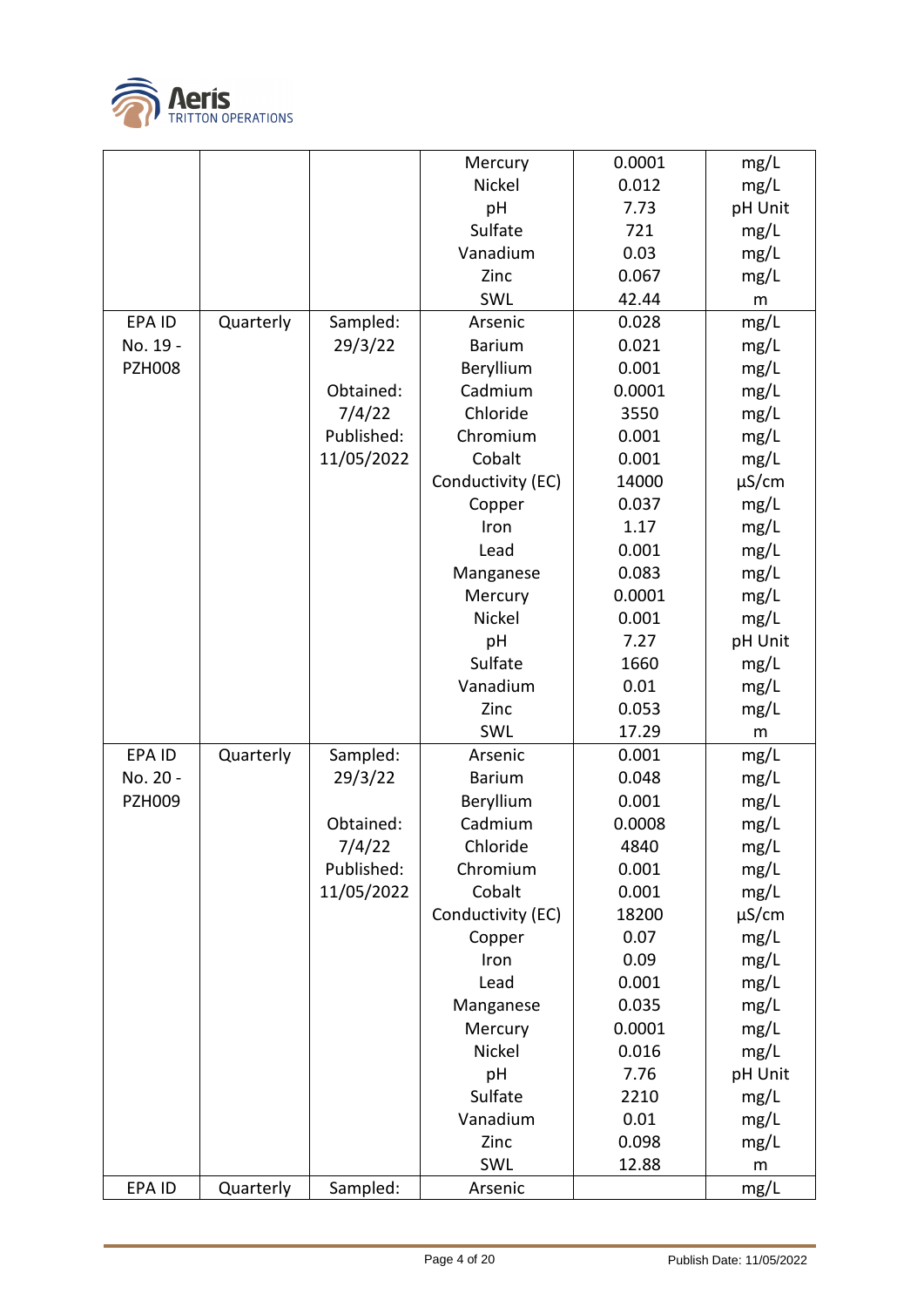

| No. 22 -      |           | 29/3/22    | <b>Barium</b>     |        | mg/L       |
|---------------|-----------|------------|-------------------|--------|------------|
| <b>PZH013</b> |           |            | Beryllium         |        | mg/L       |
|               |           | Obtained:  | Cadmium           |        | mg/L       |
|               |           | <b>DRY</b> | Chloride          |        | mg/L       |
|               |           |            | Chromium          |        | mg/L       |
|               |           | Published: | Cobalt            |        | mg/L       |
|               |           | 11/05/2022 | Conductivity (EC) |        | $\mu$ S/cm |
|               |           |            | Copper            |        | mg/L       |
|               |           |            | Iron              |        | mg/L       |
|               |           |            | Lead              |        | mg/L       |
|               |           |            | Manganese         |        | mg/L       |
|               |           |            | Mercury           |        | mg/L       |
|               |           |            | Nickel            |        | mg/L       |
|               |           |            | pH                |        | pH Unit    |
|               |           |            | Sulfate           |        | mg/L       |
|               |           |            | Vanadium          |        | mg/L       |
|               |           |            | Zinc              |        | mg/L       |
|               |           |            | SWL               |        | m          |
| EPA ID        | Quarterly | Sampled:   | Arsenic           | 0.004  | mg/L       |
| No. 23 -      |           | 30/3/22    | <b>Barium</b>     | 0.036  | mg/L       |
| <b>PZH014</b> |           |            | Beryllium         | 0.001  | mg/L       |
|               |           | Obtained:  | Cadmium           | 0.0004 | mg/L       |
|               |           | 7/4/22     | Chloride          | 4250   | mg/L       |
|               |           | Published: | Chromium          | 0.001  | mg/L       |
|               |           | 11/05/2022 | Cobalt            | 0.002  | mg/L       |
|               |           |            | Conductivity (EC) | 16100  | $\mu$ S/cm |
|               |           |            | Copper            | 0.014  | mg/L       |
|               |           |            | Iron              | 0.05   | mg/L       |
|               |           |            | Lead              | 0.001  | mg/L       |
|               |           |            | Manganese         | 0.067  | mg/L       |
|               |           |            | Mercury           | 0.0001 | mg/L       |
|               |           |            | Nickel            | 0.013  | mg/L       |
|               |           |            | pH                | 7.8    | pH Unit    |
|               |           |            | Sulfate           | 1960   | mg/L       |
|               |           |            | Vanadium          | 0.01   | mg/L       |
|               |           |            | Zinc              | 0.039  | mg/L       |
|               |           |            | SWL               | 46.37  | ${\sf m}$  |
| EPA ID        | Quarterly | Sampled:   | Arsenic           | 0.015  | mg/L       |
| No. 24 -      |           | 30/3/22    | <b>Barium</b>     | 0.037  | mg/L       |
| <b>PZH015</b> |           |            | Beryllium         | 0.001  | mg/L       |
|               |           | Obtained:  | Cadmium           | 0.0005 | mg/L       |
|               |           | 7/4/22     | Chloride          | 4260   | mg/L       |
|               |           |            | Chromium          | 0.001  | mg/L       |
|               |           | Published: | Cobalt            | 0.002  | mg/L       |
|               |           | 11/05/2022 | Conductivity (EC) | 16200  | $\mu$ S/cm |
|               |           |            | Copper            | 0.084  | mg/L       |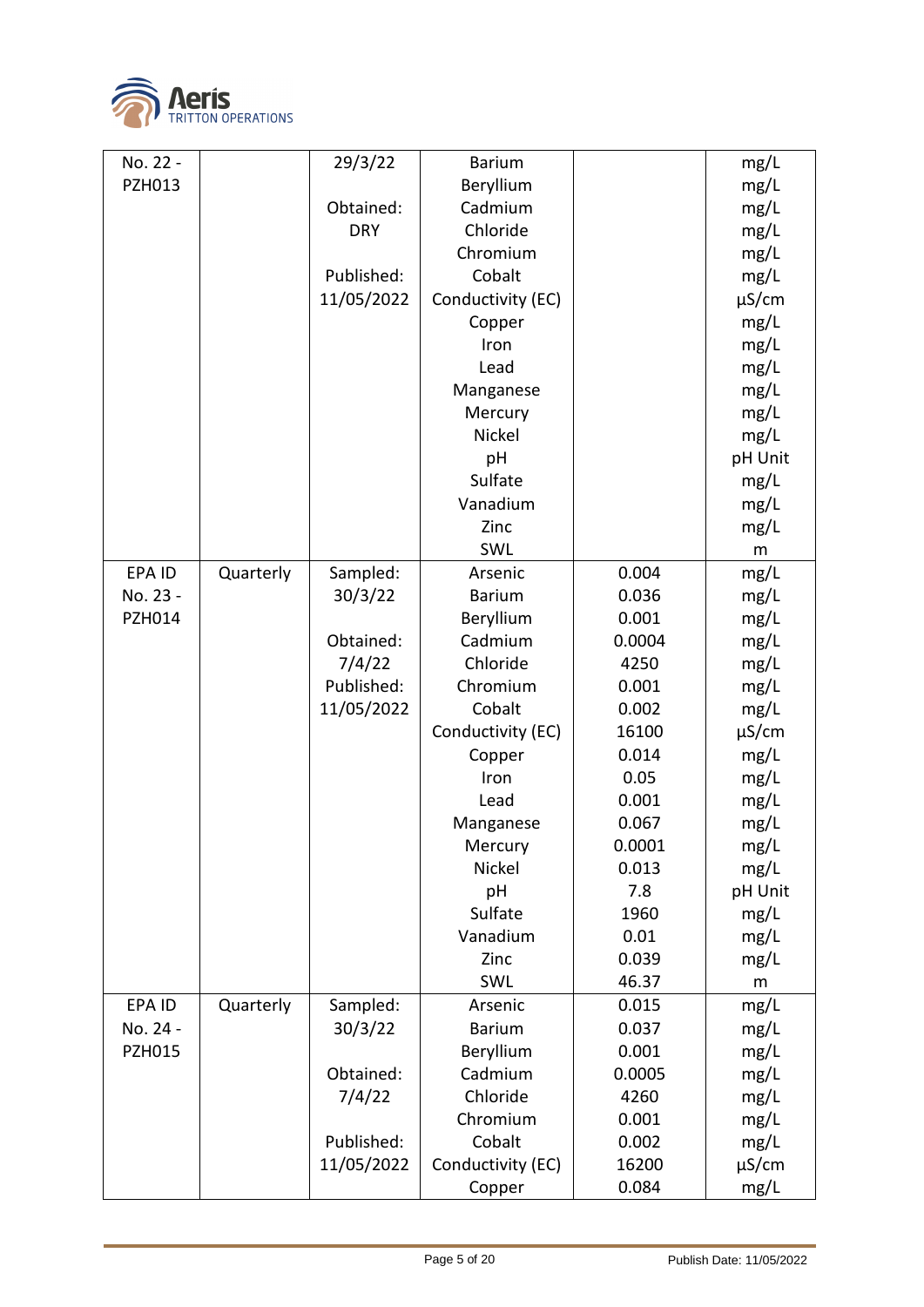

| 0.97<br>mg/L<br>Iron<br>0.001<br>Lead<br>mg/L<br>0.077<br>Manganese<br>mg/L<br>0.0001<br>mg/L<br>Mercury<br>Nickel<br>0.009<br>mg/L<br>7.81<br>pH Unit<br>pH<br>Sulfate<br>1930<br>mg/L<br>Vanadium<br>0.01<br>mg/L<br>0.232<br>mg/L<br>Zinc<br>50.38<br>SWL<br>m<br><b>EPAID</b><br>Sampled:<br>mg/L<br>Quarterly<br>Arsenic<br>No. 25 -<br>D/M/Y<br><b>Barium</b><br>mg/L<br><b>PZH017</b><br>Beryllium<br>mg/L<br>Obtained:<br>Cadmium<br>mg/L<br>D/M/Y<br>Chloride<br>mg/L<br>Chromium<br>mg/L<br>Published:<br>Cobalt<br>mg/L<br>11/05/2022<br>Conductivity (EC)<br>$\mu$ S/cm<br>mg/L<br>Copper<br>mg/L<br>Iron<br>mg/L<br>Lead<br>mg/L<br>Manganese<br>mg/L<br>Mercury<br>Nickel<br>mg/L<br>pH Unit<br>pH<br>Sulfate<br>mg/L<br>Vanadium<br>mg/L<br>mg/L<br>Zinc<br>SWL<br>m<br>EPA ID<br>Quarterly<br>Sampled:<br>Arsenic<br>mg/L<br>D/M/Y<br>No. 26 -<br><b>Barium</b><br>mg/L<br><b>PZH018</b><br>Beryllium<br>mg/L<br>Obtained:<br>Cadmium<br>mg/L<br>D/M/Y<br>Chloride<br>mg/L<br>Chromium<br>mg/L<br>Published:<br>Cobalt<br>mg/L<br>11/05/2022<br>Conductivity (EC)<br>$\mu$ S/cm<br>mg/L<br>Copper<br>mg/L<br>Iron<br>Lead<br>mg/L<br>Manganese<br>mg/L<br>mg/L<br>Mercury<br>Nickel<br>mg/L<br>pH Unit<br>pH<br>Sulfate<br>mg/L<br>Vanadium<br>mg/L |  |  |  |
|---------------------------------------------------------------------------------------------------------------------------------------------------------------------------------------------------------------------------------------------------------------------------------------------------------------------------------------------------------------------------------------------------------------------------------------------------------------------------------------------------------------------------------------------------------------------------------------------------------------------------------------------------------------------------------------------------------------------------------------------------------------------------------------------------------------------------------------------------------------------------------------------------------------------------------------------------------------------------------------------------------------------------------------------------------------------------------------------------------------------------------------------------------------------------------------------------------------------------------------------------------------------|--|--|--|
|                                                                                                                                                                                                                                                                                                                                                                                                                                                                                                                                                                                                                                                                                                                                                                                                                                                                                                                                                                                                                                                                                                                                                                                                                                                                     |  |  |  |
|                                                                                                                                                                                                                                                                                                                                                                                                                                                                                                                                                                                                                                                                                                                                                                                                                                                                                                                                                                                                                                                                                                                                                                                                                                                                     |  |  |  |
|                                                                                                                                                                                                                                                                                                                                                                                                                                                                                                                                                                                                                                                                                                                                                                                                                                                                                                                                                                                                                                                                                                                                                                                                                                                                     |  |  |  |
|                                                                                                                                                                                                                                                                                                                                                                                                                                                                                                                                                                                                                                                                                                                                                                                                                                                                                                                                                                                                                                                                                                                                                                                                                                                                     |  |  |  |
|                                                                                                                                                                                                                                                                                                                                                                                                                                                                                                                                                                                                                                                                                                                                                                                                                                                                                                                                                                                                                                                                                                                                                                                                                                                                     |  |  |  |
|                                                                                                                                                                                                                                                                                                                                                                                                                                                                                                                                                                                                                                                                                                                                                                                                                                                                                                                                                                                                                                                                                                                                                                                                                                                                     |  |  |  |
|                                                                                                                                                                                                                                                                                                                                                                                                                                                                                                                                                                                                                                                                                                                                                                                                                                                                                                                                                                                                                                                                                                                                                                                                                                                                     |  |  |  |
|                                                                                                                                                                                                                                                                                                                                                                                                                                                                                                                                                                                                                                                                                                                                                                                                                                                                                                                                                                                                                                                                                                                                                                                                                                                                     |  |  |  |
|                                                                                                                                                                                                                                                                                                                                                                                                                                                                                                                                                                                                                                                                                                                                                                                                                                                                                                                                                                                                                                                                                                                                                                                                                                                                     |  |  |  |
|                                                                                                                                                                                                                                                                                                                                                                                                                                                                                                                                                                                                                                                                                                                                                                                                                                                                                                                                                                                                                                                                                                                                                                                                                                                                     |  |  |  |
|                                                                                                                                                                                                                                                                                                                                                                                                                                                                                                                                                                                                                                                                                                                                                                                                                                                                                                                                                                                                                                                                                                                                                                                                                                                                     |  |  |  |
|                                                                                                                                                                                                                                                                                                                                                                                                                                                                                                                                                                                                                                                                                                                                                                                                                                                                                                                                                                                                                                                                                                                                                                                                                                                                     |  |  |  |
|                                                                                                                                                                                                                                                                                                                                                                                                                                                                                                                                                                                                                                                                                                                                                                                                                                                                                                                                                                                                                                                                                                                                                                                                                                                                     |  |  |  |
|                                                                                                                                                                                                                                                                                                                                                                                                                                                                                                                                                                                                                                                                                                                                                                                                                                                                                                                                                                                                                                                                                                                                                                                                                                                                     |  |  |  |
|                                                                                                                                                                                                                                                                                                                                                                                                                                                                                                                                                                                                                                                                                                                                                                                                                                                                                                                                                                                                                                                                                                                                                                                                                                                                     |  |  |  |
|                                                                                                                                                                                                                                                                                                                                                                                                                                                                                                                                                                                                                                                                                                                                                                                                                                                                                                                                                                                                                                                                                                                                                                                                                                                                     |  |  |  |
|                                                                                                                                                                                                                                                                                                                                                                                                                                                                                                                                                                                                                                                                                                                                                                                                                                                                                                                                                                                                                                                                                                                                                                                                                                                                     |  |  |  |
|                                                                                                                                                                                                                                                                                                                                                                                                                                                                                                                                                                                                                                                                                                                                                                                                                                                                                                                                                                                                                                                                                                                                                                                                                                                                     |  |  |  |
|                                                                                                                                                                                                                                                                                                                                                                                                                                                                                                                                                                                                                                                                                                                                                                                                                                                                                                                                                                                                                                                                                                                                                                                                                                                                     |  |  |  |
|                                                                                                                                                                                                                                                                                                                                                                                                                                                                                                                                                                                                                                                                                                                                                                                                                                                                                                                                                                                                                                                                                                                                                                                                                                                                     |  |  |  |
|                                                                                                                                                                                                                                                                                                                                                                                                                                                                                                                                                                                                                                                                                                                                                                                                                                                                                                                                                                                                                                                                                                                                                                                                                                                                     |  |  |  |
|                                                                                                                                                                                                                                                                                                                                                                                                                                                                                                                                                                                                                                                                                                                                                                                                                                                                                                                                                                                                                                                                                                                                                                                                                                                                     |  |  |  |
|                                                                                                                                                                                                                                                                                                                                                                                                                                                                                                                                                                                                                                                                                                                                                                                                                                                                                                                                                                                                                                                                                                                                                                                                                                                                     |  |  |  |
|                                                                                                                                                                                                                                                                                                                                                                                                                                                                                                                                                                                                                                                                                                                                                                                                                                                                                                                                                                                                                                                                                                                                                                                                                                                                     |  |  |  |
|                                                                                                                                                                                                                                                                                                                                                                                                                                                                                                                                                                                                                                                                                                                                                                                                                                                                                                                                                                                                                                                                                                                                                                                                                                                                     |  |  |  |
|                                                                                                                                                                                                                                                                                                                                                                                                                                                                                                                                                                                                                                                                                                                                                                                                                                                                                                                                                                                                                                                                                                                                                                                                                                                                     |  |  |  |
|                                                                                                                                                                                                                                                                                                                                                                                                                                                                                                                                                                                                                                                                                                                                                                                                                                                                                                                                                                                                                                                                                                                                                                                                                                                                     |  |  |  |
|                                                                                                                                                                                                                                                                                                                                                                                                                                                                                                                                                                                                                                                                                                                                                                                                                                                                                                                                                                                                                                                                                                                                                                                                                                                                     |  |  |  |
|                                                                                                                                                                                                                                                                                                                                                                                                                                                                                                                                                                                                                                                                                                                                                                                                                                                                                                                                                                                                                                                                                                                                                                                                                                                                     |  |  |  |
|                                                                                                                                                                                                                                                                                                                                                                                                                                                                                                                                                                                                                                                                                                                                                                                                                                                                                                                                                                                                                                                                                                                                                                                                                                                                     |  |  |  |
|                                                                                                                                                                                                                                                                                                                                                                                                                                                                                                                                                                                                                                                                                                                                                                                                                                                                                                                                                                                                                                                                                                                                                                                                                                                                     |  |  |  |
|                                                                                                                                                                                                                                                                                                                                                                                                                                                                                                                                                                                                                                                                                                                                                                                                                                                                                                                                                                                                                                                                                                                                                                                                                                                                     |  |  |  |
|                                                                                                                                                                                                                                                                                                                                                                                                                                                                                                                                                                                                                                                                                                                                                                                                                                                                                                                                                                                                                                                                                                                                                                                                                                                                     |  |  |  |
|                                                                                                                                                                                                                                                                                                                                                                                                                                                                                                                                                                                                                                                                                                                                                                                                                                                                                                                                                                                                                                                                                                                                                                                                                                                                     |  |  |  |
|                                                                                                                                                                                                                                                                                                                                                                                                                                                                                                                                                                                                                                                                                                                                                                                                                                                                                                                                                                                                                                                                                                                                                                                                                                                                     |  |  |  |
|                                                                                                                                                                                                                                                                                                                                                                                                                                                                                                                                                                                                                                                                                                                                                                                                                                                                                                                                                                                                                                                                                                                                                                                                                                                                     |  |  |  |
|                                                                                                                                                                                                                                                                                                                                                                                                                                                                                                                                                                                                                                                                                                                                                                                                                                                                                                                                                                                                                                                                                                                                                                                                                                                                     |  |  |  |
|                                                                                                                                                                                                                                                                                                                                                                                                                                                                                                                                                                                                                                                                                                                                                                                                                                                                                                                                                                                                                                                                                                                                                                                                                                                                     |  |  |  |
|                                                                                                                                                                                                                                                                                                                                                                                                                                                                                                                                                                                                                                                                                                                                                                                                                                                                                                                                                                                                                                                                                                                                                                                                                                                                     |  |  |  |
|                                                                                                                                                                                                                                                                                                                                                                                                                                                                                                                                                                                                                                                                                                                                                                                                                                                                                                                                                                                                                                                                                                                                                                                                                                                                     |  |  |  |
|                                                                                                                                                                                                                                                                                                                                                                                                                                                                                                                                                                                                                                                                                                                                                                                                                                                                                                                                                                                                                                                                                                                                                                                                                                                                     |  |  |  |
|                                                                                                                                                                                                                                                                                                                                                                                                                                                                                                                                                                                                                                                                                                                                                                                                                                                                                                                                                                                                                                                                                                                                                                                                                                                                     |  |  |  |
|                                                                                                                                                                                                                                                                                                                                                                                                                                                                                                                                                                                                                                                                                                                                                                                                                                                                                                                                                                                                                                                                                                                                                                                                                                                                     |  |  |  |
|                                                                                                                                                                                                                                                                                                                                                                                                                                                                                                                                                                                                                                                                                                                                                                                                                                                                                                                                                                                                                                                                                                                                                                                                                                                                     |  |  |  |
|                                                                                                                                                                                                                                                                                                                                                                                                                                                                                                                                                                                                                                                                                                                                                                                                                                                                                                                                                                                                                                                                                                                                                                                                                                                                     |  |  |  |
|                                                                                                                                                                                                                                                                                                                                                                                                                                                                                                                                                                                                                                                                                                                                                                                                                                                                                                                                                                                                                                                                                                                                                                                                                                                                     |  |  |  |
|                                                                                                                                                                                                                                                                                                                                                                                                                                                                                                                                                                                                                                                                                                                                                                                                                                                                                                                                                                                                                                                                                                                                                                                                                                                                     |  |  |  |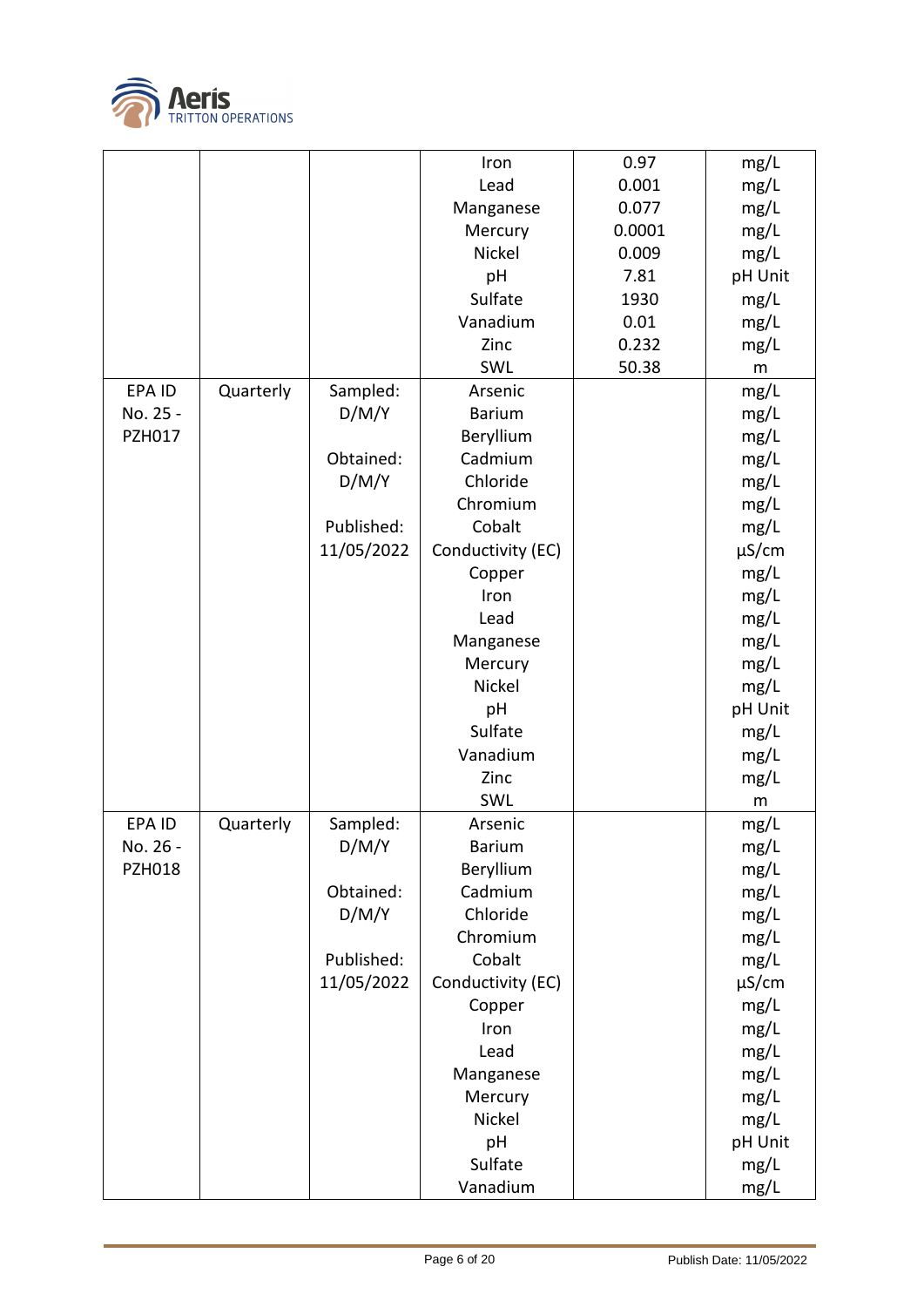

| pH Unit                  |
|--------------------------|
|                          |
|                          |
|                          |
|                          |
|                          |
|                          |
|                          |
|                          |
|                          |
|                          |
|                          |
|                          |
|                          |
|                          |
|                          |
|                          |
|                          |
|                          |
| pH Unit                  |
|                          |
|                          |
|                          |
|                          |
|                          |
|                          |
|                          |
|                          |
|                          |
|                          |
| $\mu$ S/cm<br>$\mu$ S/cm |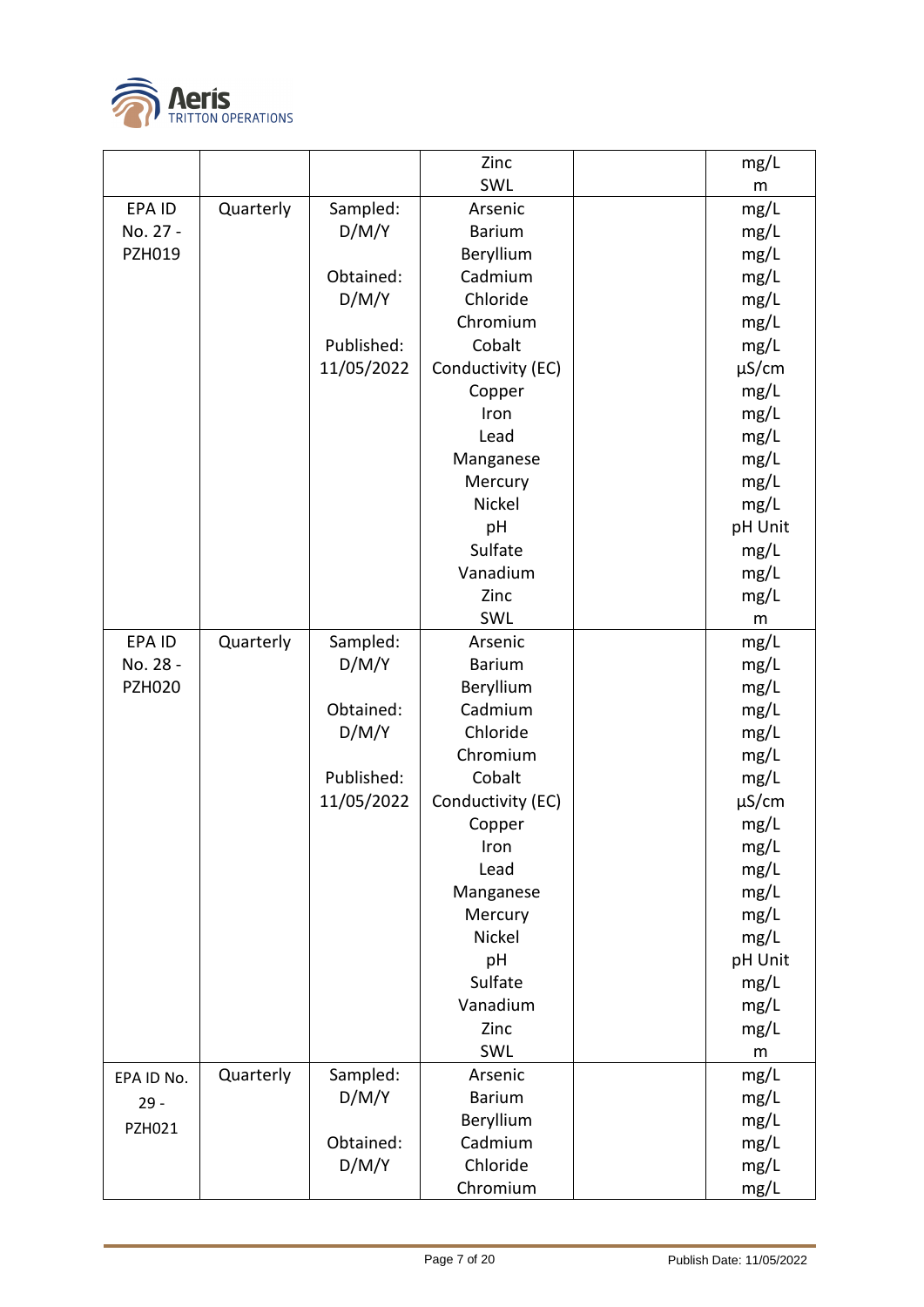

|               |           | Published:        | Cobalt              | mg/L       |
|---------------|-----------|-------------------|---------------------|------------|
|               |           | 11/05/2022        | Conductivity (EC)   | $\mu$ S/cm |
|               |           |                   | Copper              | mg/L       |
|               |           |                   | Iron                | mg/L       |
|               |           |                   | Lead                | mg/L       |
|               |           |                   | Manganese           | mg/L       |
|               |           |                   | Mercury             | mg/L       |
|               |           |                   | Nickel              | mg/L       |
|               |           |                   | pH                  | pH Unit    |
|               |           |                   | Sulfate             | mg/L       |
|               |           |                   | Vanadium            | mg/L       |
|               |           |                   | Zinc                | mg/L       |
|               |           |                   | SWL                 |            |
| EPA ID        | Quarterly |                   | Arsenic             | m          |
| No. 30 -      |           | Sampled:<br>D/M/Y | <b>Barium</b>       | mg/L       |
| <b>PZH022</b> |           |                   |                     | mg/L       |
|               |           | Obtained:         | Beryllium           | mg/L       |
|               |           |                   | Cadmium<br>Chloride | mg/L       |
|               |           | D/M/Y             |                     | mg/L       |
|               |           |                   | Chromium            | mg/L       |
|               |           | Published:        | Cobalt              | mg/L       |
|               |           | 11/05/2022        | Conductivity (EC)   | $\mu$ S/cm |
|               |           |                   | Copper              | mg/L       |
|               |           |                   | Iron                | mg/L       |
|               |           |                   | Lead                | mg/L       |
|               |           |                   | Manganese           | mg/L       |
|               |           |                   | Mercury             | mg/L       |
|               |           |                   | Nickel              | mg/L       |
|               |           |                   | pH                  | pH Unit    |
|               |           |                   | Sulfate             | mg/L       |
|               |           |                   | Vanadium            | mg/L       |
|               |           |                   | Zinc                | mg/L       |
|               |           |                   | SWL                 | ${\sf m}$  |
| EPA ID        | Quarterly | Sampled:          | Arsenic             | mg/L       |
| No. 31 -      |           | D/M/Y             | <b>Barium</b>       | mg/L       |
| <b>PZH023</b> |           |                   | Beryllium           | mg/L       |
|               |           | Obtained:         | Cadmium             | mg/L       |
|               |           | D/M/Y             | Chloride            | mg/L       |
|               |           |                   | Chromium            | mg/L       |
|               |           | Published:        | Cobalt              | mg/L       |
|               |           | 11/05/2022        | Conductivity (EC)   | $\mu$ S/cm |
|               |           |                   | Copper              | mg/L       |
|               |           |                   | Iron                | mg/L       |
|               |           |                   | Lead                | mg/L       |
|               |           |                   | Manganese           | mg/L       |
|               |           |                   | Mercury             | mg/L       |
|               |           |                   | Nickel              | mg/L       |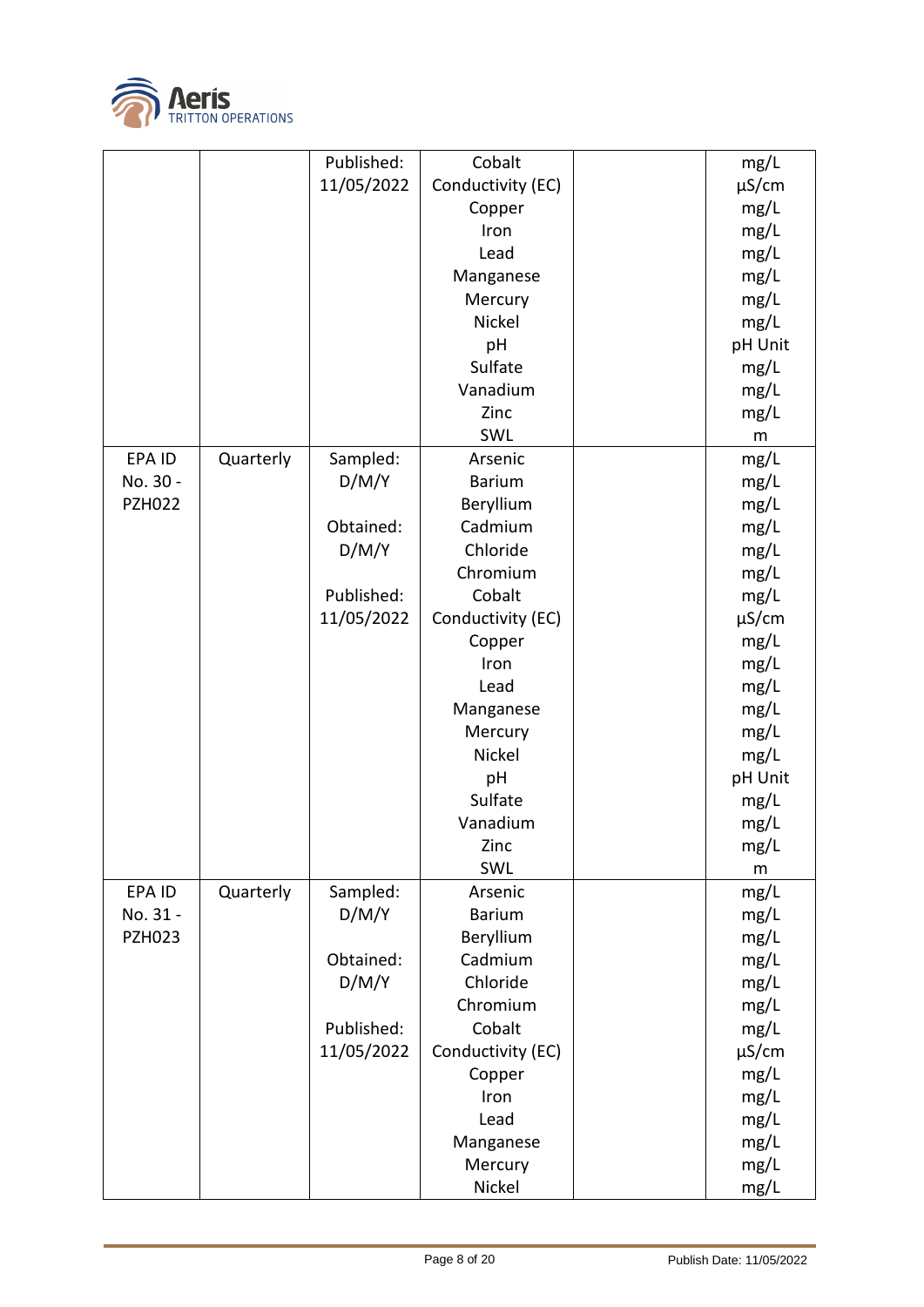

|  | pH       | pH Unit |
|--|----------|---------|
|  | Sulfate  | mg/L    |
|  | Vanadium | mg/L    |
|  | Zinc     | mg/L    |
|  | SWL      | m       |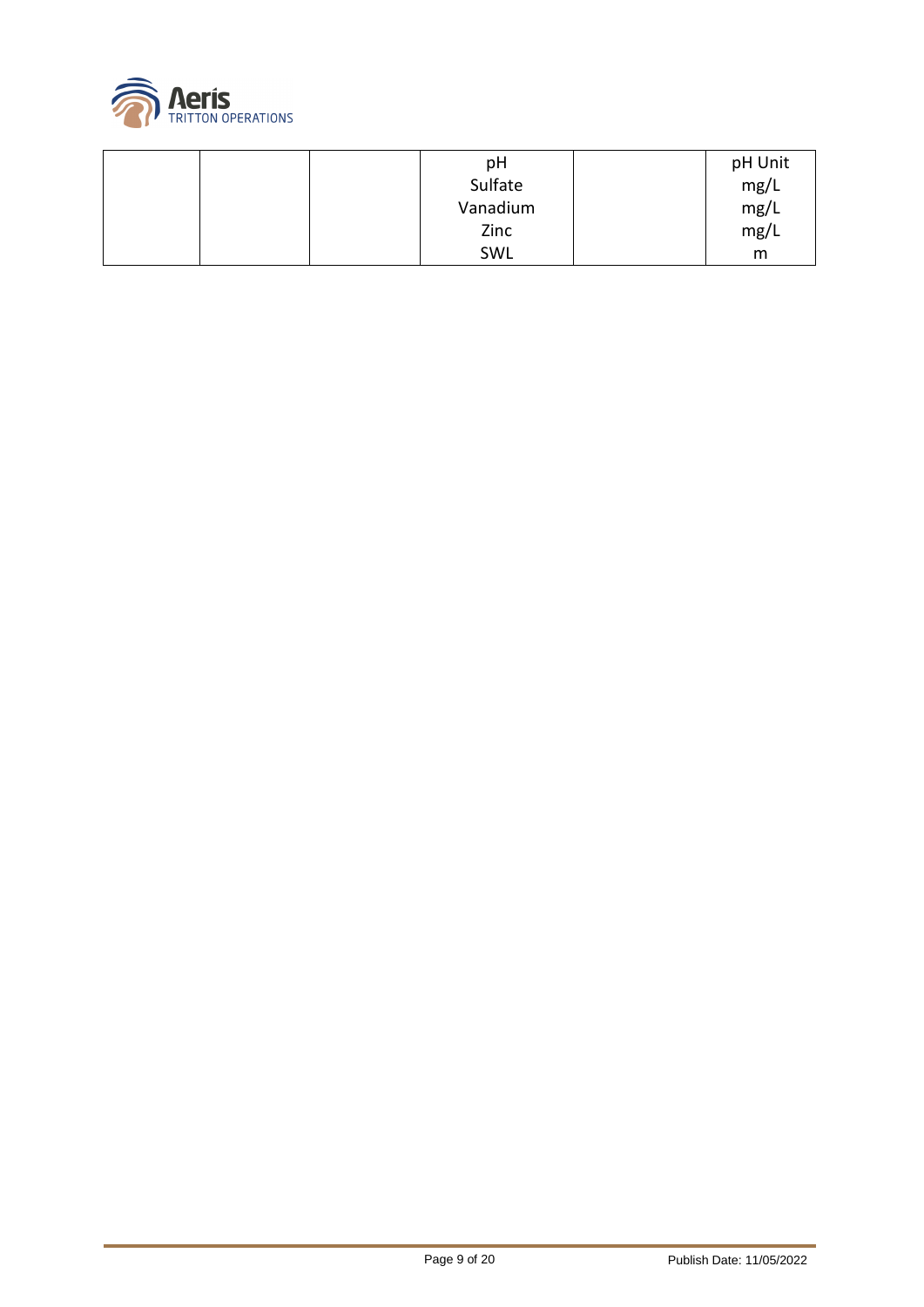

## **[MARCH] [2022] – GROUNDWATER MONITORING REPORT GIRILAMBONE OPERATIONS** LICENCE NO.4501

| Licensee: TRITTON RESOURCES LIMITED |                   |             |                   |                    |                     |
|-------------------------------------|-------------------|-------------|-------------------|--------------------|---------------------|
|                                     |                   |             |                   |                    | <b>EPL No. 4501</b> |
| Sample                              | <b>Monitoring</b> |             |                   |                    |                     |
| Point                               | <b>Frequency</b>  | <b>Date</b> | Parameter         | <b>Measurement</b> | Unit                |
| EPA ID                              | Monthly           | Sampled:    | Arsenic           |                    | mg/L                |
| No. 2 -                             |                   |             | <b>Barium</b>     |                    | mg/L                |
| <b>GIP224</b>                       |                   |             | Beryllium         |                    | mg/L                |
|                                     |                   | Obtained:   | Cadmium           |                    | mg/L                |
|                                     |                   |             | Chloride          |                    | mg/L                |
|                                     |                   |             | Chromium          |                    | mg/L                |
|                                     |                   | Published:  | Cobalt            |                    | mg/L                |
|                                     |                   | 11/05/2022  | Conductivity (EC) |                    | $\mu$ S/cm          |
|                                     |                   |             | Copper            |                    | mg/L                |
|                                     |                   |             | Iron              |                    | mg/L                |
|                                     |                   |             | Lead              |                    | mg/L                |
|                                     |                   |             | Manganese         |                    | mg/L                |
|                                     |                   |             | Mercury           |                    | mg/L                |
|                                     |                   |             | Nickel            |                    | mg/L                |
|                                     |                   |             | pH                |                    | pH Unit             |
|                                     |                   |             | Sulfate           |                    | mg/L                |
|                                     |                   |             | Vanadium          |                    | mg/L                |
|                                     |                   |             | Zinc              |                    | mg/L                |
|                                     |                   |             | SWL               |                    | m                   |
| EPA ID                              | Monthly           | Sampled:    | Arsenic           |                    | mg/L                |
| No. 3 -                             |                   |             | <b>Barium</b>     |                    | mg/L                |
| <b>GIP225</b>                       |                   | Obtained:   | Beryllium         |                    | mg/L                |
|                                     |                   |             | Cadmium           |                    | mg/L                |
|                                     |                   | Published:  | Chloride          |                    | mg/L                |
|                                     |                   | 11/05/2022  | Chromium          |                    | mg/L                |
|                                     |                   |             | Cobalt            |                    | mg/L                |
|                                     |                   |             | Conductivity (EC) |                    | $\mu$ S/cm          |
|                                     |                   |             | Copper            |                    | mg/L                |
|                                     |                   |             | Iron              |                    | mg/L                |
|                                     |                   |             | Lead              |                    | mg/L                |
|                                     |                   |             | Manganese         |                    | mg/L                |
|                                     |                   |             | Mercury           |                    | mg/L                |
|                                     |                   |             | Nickel            |                    | mg/L                |
|                                     |                   |             | pH                |                    | pH Unit             |
|                                     |                   |             | Sulfate           |                    | mg/L                |
|                                     |                   |             | Vanadium          |                    | mg/L                |
|                                     |                   |             | Zinc              |                    | mg/L                |
|                                     |                   |             | SWL               |                    | ${\sf m}$           |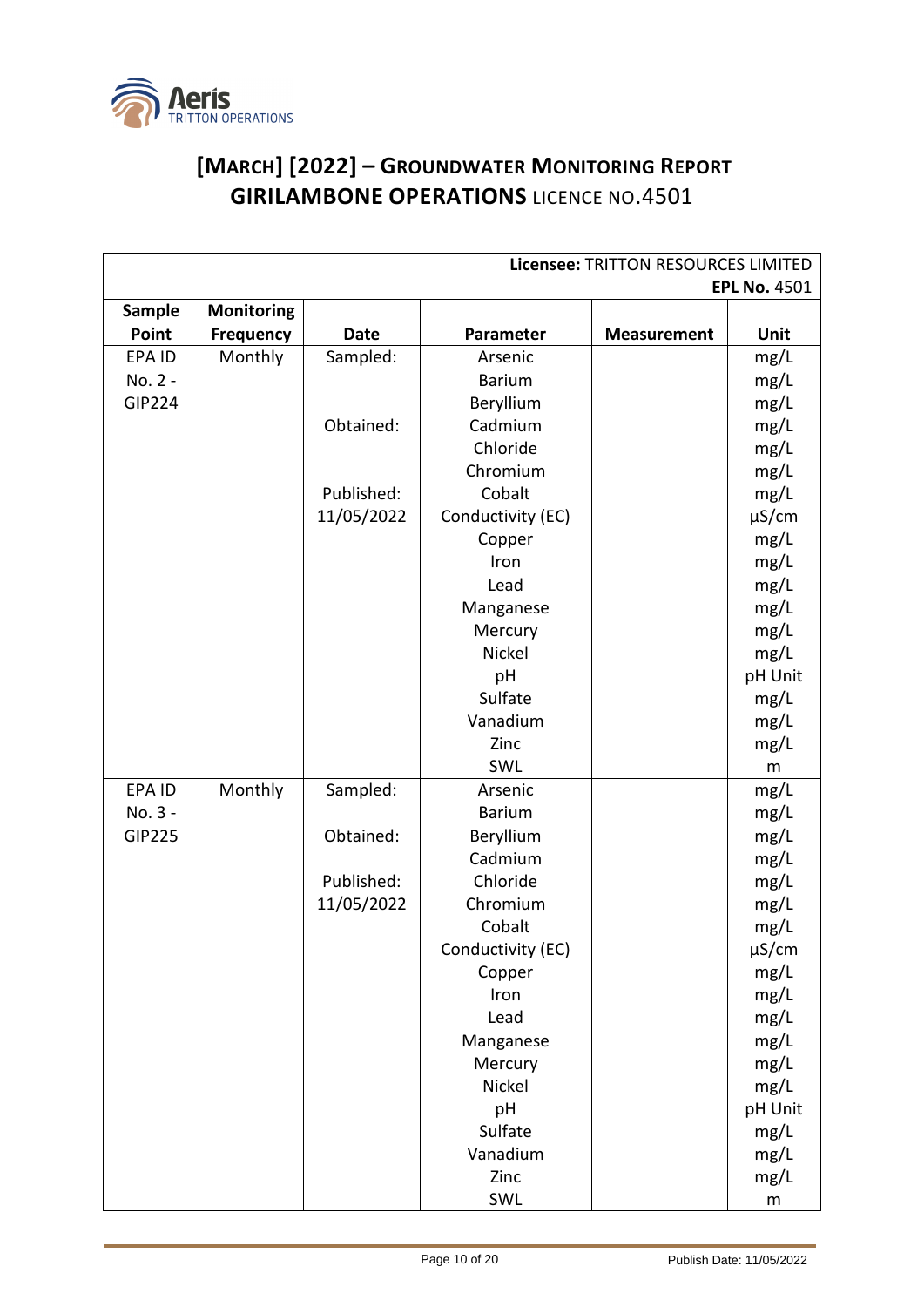

| EPA ID        | Quarterly | Sampled:   | Arsenic           |        | mg/L       |
|---------------|-----------|------------|-------------------|--------|------------|
| No. 4 -       |           | 23/3/22    | <b>Barium</b>     |        | mg/L       |
| GIP234        |           |            | Beryllium         |        | mg/L       |
|               |           | Obtained:  | Cadmium           |        | mg/L       |
|               |           |            | Chloride          |        | mg/L       |
|               |           | Published: | Chromium          |        | mg/L       |
|               |           | 11/05/2022 | Cobalt            |        | mg/L       |
|               |           |            | Conductivity (EC) |        | $\mu$ S/cm |
|               |           |            | Copper            |        | mg/L       |
|               |           |            | Iron              |        | mg/L       |
|               |           |            | Lead              |        | mg/L       |
|               |           |            | Manganese         |        | mg/L       |
|               |           |            | Mercury           |        | mg/L       |
|               |           |            | Nickel            |        | mg/L       |
|               |           |            | pH                |        | pH Unit    |
|               |           |            | Sulfate           |        | mg/L       |
|               |           |            | Vanadium          |        | mg/L       |
|               |           |            | Zinc              |        | mg/L       |
|               |           |            | SWL               | 24.72  | m          |
| EPA ID        | Quarterly | Sampled:   | Arsenic           | 0.01   | mg/L       |
| No. 5 -       |           | 21/3/22    | <b>Barium</b>     | 0.016  | mg/L       |
| <b>GIP273</b> |           |            | Beryllium         | 0.01   | mg/L       |
|               |           | Obtained:  | Cadmium           | 0.001  | mg/L       |
|               |           | 7/4/22     | Chloride          | 9730   | mg/L       |
|               |           |            | Chromium          | 0.01   | mg/L       |
|               |           | Published: | Cobalt            | 0.01   | mg/L       |
|               |           | 11/05/2022 | Conductivity (EC) | 34500  | $\mu$ S/cm |
|               |           |            | Copper            | 0.062  | mg/L       |
|               |           |            | Iron              | 0.25   | mg/L       |
|               |           |            | Lead              | 0.026  | mg/L       |
|               |           |            | Manganese         | 0.024  | mg/L       |
|               |           |            | Mercury           | 0.0001 | mg/L       |
|               |           |            | Nickel            | 0.01   | mg/L       |
|               |           |            | pH                | 7.24   | pH Unit    |
|               |           |            | Sulfate           | 3180   | mg/L       |
|               |           |            | Vanadium          | 0.1    | mg/L       |
|               |           |            | Zinc              | 0.089  | mg/L       |
|               |           |            | SWL               |        | m          |
| EPA ID        | Monthly   | Sampled:   | Arsenic           | 0.01   | mg/L       |
| No. 7 -       |           | 21/3/22    | <b>Barium</b>     | 0.011  | mg/L       |
| <b>GIP274</b> |           |            | Beryllium         | 0.01   | mg/L       |
|               |           | Obtained:  | Cadmium           | 0.0015 | mg/L       |
|               |           | 7/4/22     | Chloride          | 9460   | mg/L       |
|               |           | Published: | Chromium          | 0.01   | mg/L       |
|               |           | 11/05/2022 | Cobalt            | 0.011  | mg/L       |
|               |           |            | Conductivity (EC) | 33400  | $\mu$ S/cm |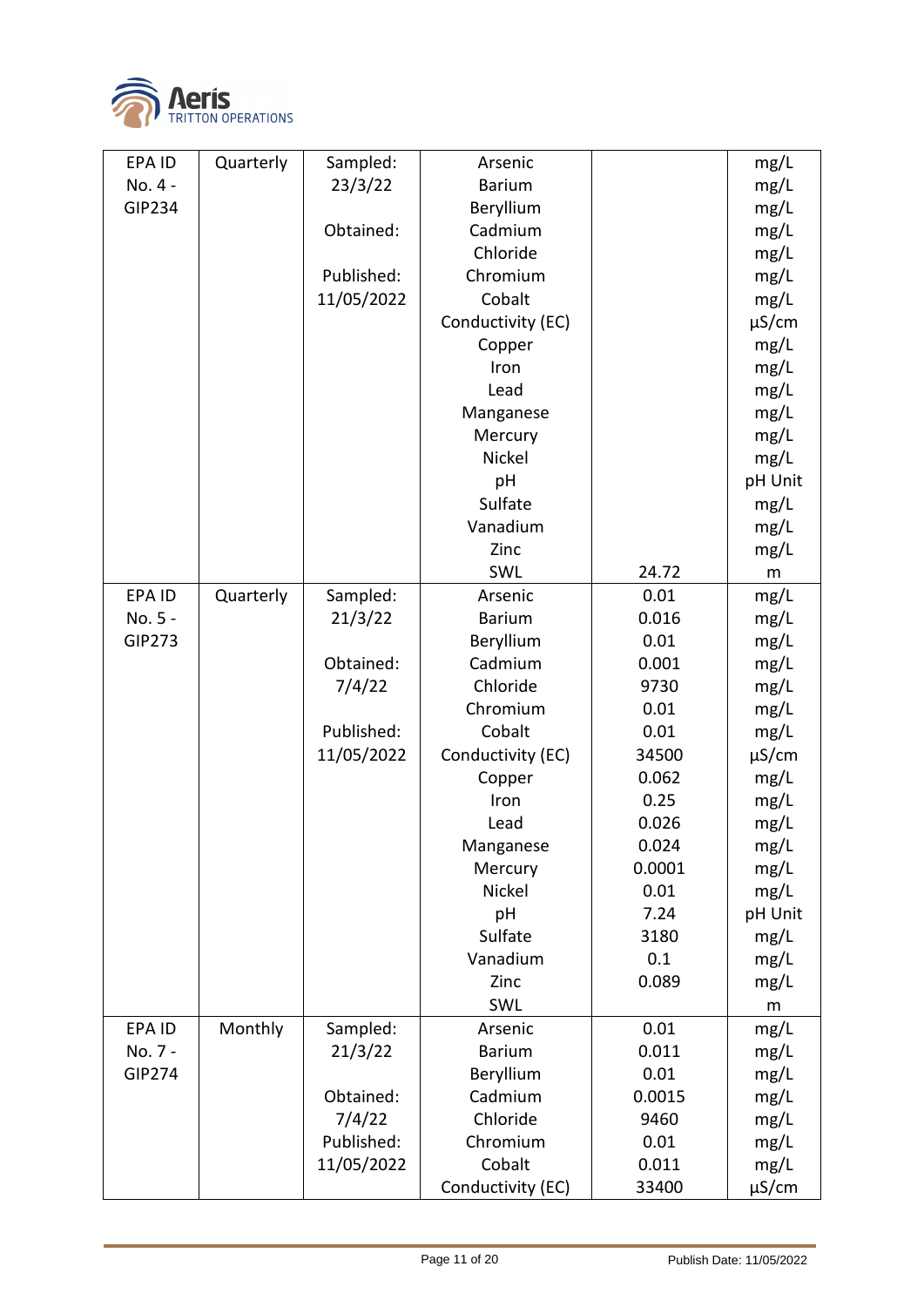

|               |           |            | Copper            | 0.053  | mg/L       |
|---------------|-----------|------------|-------------------|--------|------------|
|               |           |            | Iron              | 0.1    | mg/L       |
|               |           |            | Lead              | 0.01   | mg/L       |
|               |           |            | Manganese         | 0.075  | mg/L       |
|               |           |            | Mercury           | 0.0001 | mg/L       |
|               |           |            | Nickel            | 0.01   | mg/L       |
|               |           |            | pH                | 7.26   | pH Unit    |
|               |           |            | Sulfate           | 2990   | mg/L       |
|               |           |            | Vanadium          | 0.1    | mg/L       |
|               |           |            | Zinc              | 0.059  | mg/L       |
|               |           |            | SWL               | 19.21  | ${\sf m}$  |
| EPA ID        | Quarterly | Sampled:   | Arsenic           |        | mg/L       |
| No. 6 -       |           | 23/3/22    | <b>Barium</b>     |        | mg/L       |
| GIP276        |           |            | Beryllium         |        | mg/L       |
|               |           | Obtained:  | Cadmium           |        | mg/L       |
|               |           |            | Chloride          |        | mg/L       |
|               |           | Published: | Chromium          |        | mg/L       |
|               |           | 11/05/2022 | Cobalt            |        |            |
|               |           |            |                   |        | mg/L       |
|               |           |            | Conductivity (EC) |        | $\mu$ S/cm |
|               |           |            | Copper            |        | mg/L       |
|               |           |            | Iron              |        | mg/L       |
|               |           |            | Lead              |        | mg/L       |
|               |           |            | Manganese         |        | mg/L       |
|               |           |            | Mercury           |        | mg/L       |
|               |           |            | Nickel            |        | mg/L       |
|               |           |            | pH                |        | pH Unit    |
|               |           |            | Sulfate           |        | mg/L       |
|               |           |            | Vanadium          |        | mg/L       |
|               |           |            | Zinc              |        | mg/L       |
|               |           |            | SWL               | 21.22  | m          |
| EPA ID        | Quarterly | Sampled:   | Arsenic           |        | mg/L       |
| No. 8 -       |           | 23/3/22    | <b>Barium</b>     |        | mg/L       |
| <b>GIP277</b> |           |            | Beryllium         |        | mg/L       |
|               |           | Obtained:  | Cadmium           |        | mg/L       |
|               |           |            | Chloride          |        | mg/L       |
|               |           | Published: | Chromium          |        | mg/L       |
|               |           | 11/05/2022 | Cobalt            |        | mg/L       |
|               |           |            | Conductivity (EC) |        | µS/cm      |
|               |           |            | Copper            |        | mg/L       |
|               |           |            | Iron              |        | mg/L       |
|               |           |            | Lead              |        | mg/L       |
|               |           |            | Manganese         |        | mg/L       |
|               |           |            | Mercury           |        | mg/L       |
|               |           |            | Nickel            |        | mg/L       |
|               |           |            |                   |        |            |
|               |           |            | pH                |        | pH Unit    |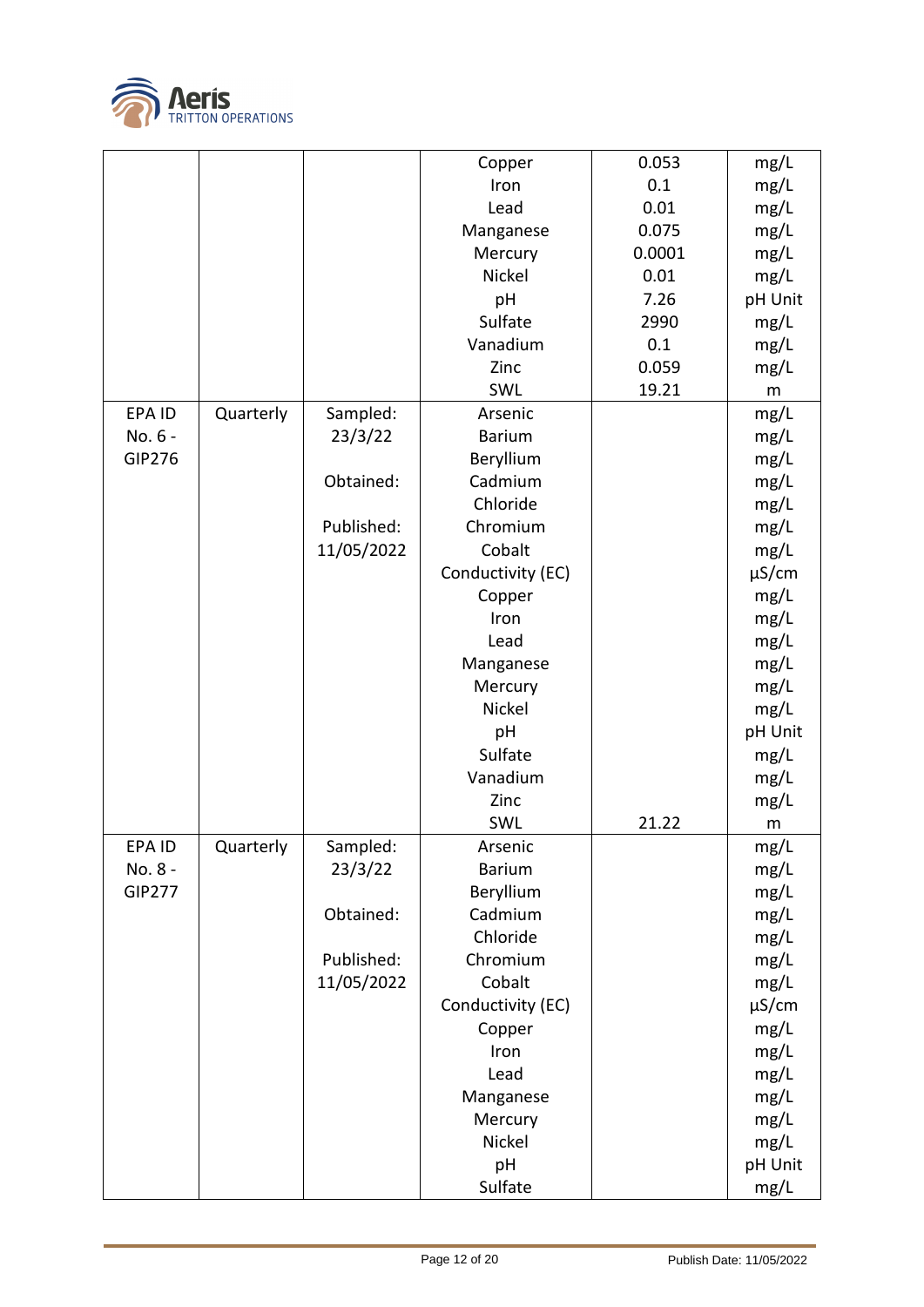

|                |           |            | Vanadium          |       | mg/L       |
|----------------|-----------|------------|-------------------|-------|------------|
|                |           |            | Zinc              |       | mg/L       |
|                |           |            | SWL               | 17.55 | m          |
| EPA ID         | Quarterly | Sampled:   | Arsenic           |       | mg/L       |
| No. 9 -        |           | 23/3/22    | <b>Barium</b>     |       | mg/L       |
| <b>GIP278</b>  |           |            | Beryllium         |       | mg/L       |
|                |           | Obtained:  | Cadmium           |       | mg/L       |
|                |           |            | Chloride          |       | mg/L       |
|                |           | Published: | Chromium          |       | mg/L       |
|                |           | 11/05/2022 | Cobalt            |       | mg/L       |
|                |           |            | Conductivity (EC) |       | $\mu$ S/cm |
|                |           |            | Copper            |       | mg/L       |
|                |           |            | Iron              |       | mg/L       |
|                |           |            | Lead              |       | mg/L       |
|                |           |            | Manganese         |       | mg/L       |
|                |           |            | Mercury           |       | mg/L       |
|                |           |            | Nickel            |       | mg/L       |
|                |           |            | pH                |       | pH Unit    |
|                |           |            | Sulfate           |       | mg/L       |
|                |           |            | Vanadium          |       | mg/L       |
|                |           |            | Zinc              |       | mg/L       |
|                |           |            | SWL               | 25.68 | m          |
| EPA ID         | Quarterly | Sampled:   | Arsenic           |       | mg/L       |
| No. 10 -       |           | 23/3/22    | <b>Barium</b>     |       | mg/L       |
| <b>GIP279A</b> |           | Obtained:  | Beryllium         |       | mg/L       |
|                |           |            | Cadmium           |       | mg/L       |
|                |           | Published: | Chloride          |       | mg/L       |
|                |           | 11/05/2022 | Chromium          |       | mg/L       |
|                |           |            | Cobalt            |       | mg/L       |
|                |           |            | Conductivity (EC) |       | $\mu$ S/cm |
|                |           |            | Copper            |       | mg/L       |
|                |           |            | Iron              |       | mg/L       |
|                |           |            | Lead              |       | mg/L       |
|                |           |            | Manganese         |       | mg/L       |
|                |           |            | Mercury           |       | mg/L       |
|                |           |            | Nickel            |       | mg/L       |
|                |           |            | pH                |       | pH Unit    |
|                |           |            | Sulfate           |       | mg/L       |
|                |           |            | Vanadium          |       | mg/L       |
|                |           |            | Zinc              |       | mg/L       |
|                |           |            | SWL               | 24.99 | m          |
| EPA ID         | Quarterly | Sampled:   | Arsenic           |       | mg/L       |
| No. 11 -       |           | 23/3/22    | <b>Barium</b>     |       | mg/L       |
| <b>GIP280A</b> |           |            | Beryllium         |       | mg/L       |
|                |           | Obtained:  | Cadmium           |       | mg/L       |
|                |           |            | Chloride          |       | mg/L       |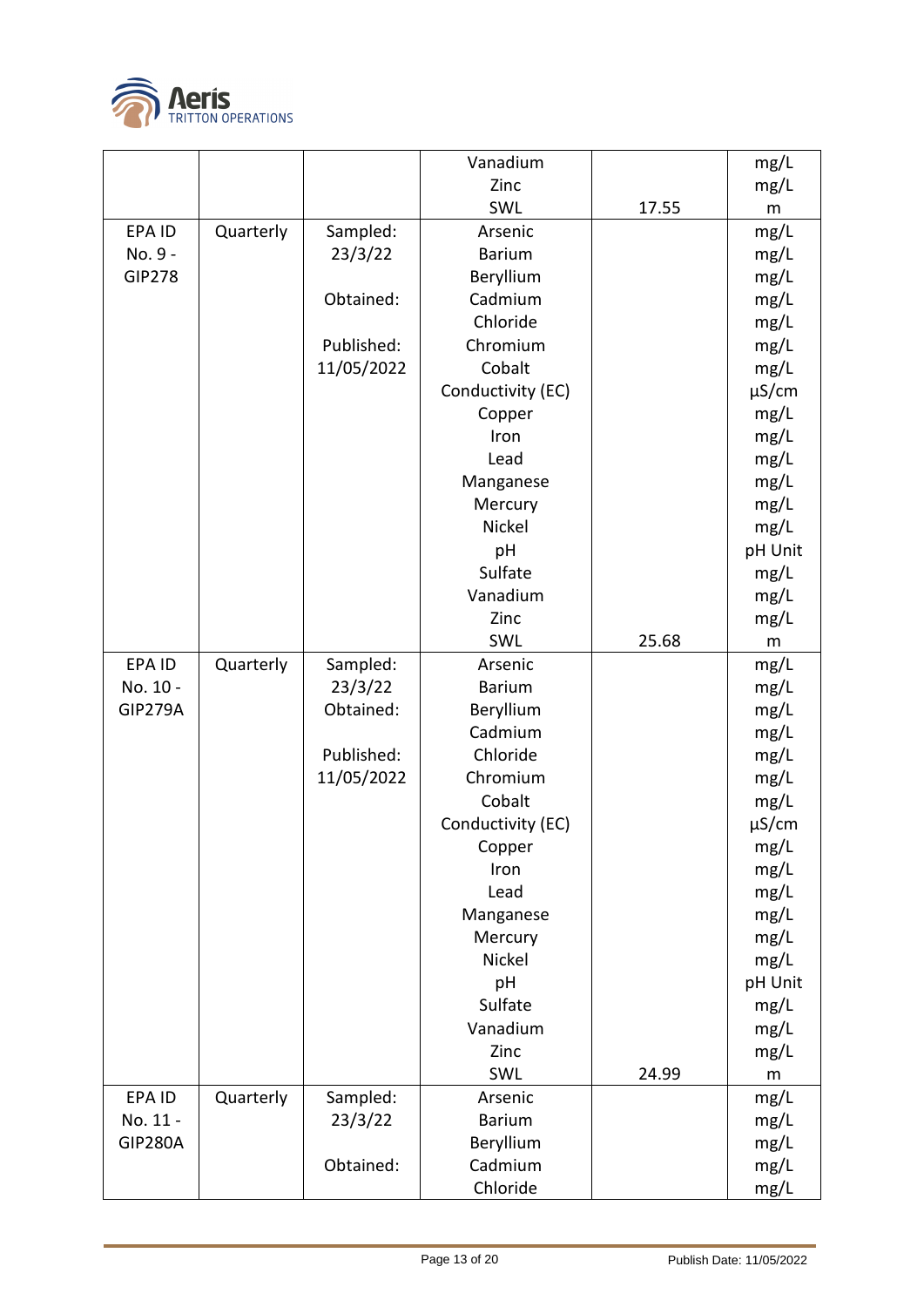

|               |         | Published: | Chromium          |        | mg/L       |
|---------------|---------|------------|-------------------|--------|------------|
|               |         | 11/05/2022 | Cobalt            |        | mg/L       |
|               |         |            | Conductivity (EC) |        | $\mu$ S/cm |
|               |         |            | Copper            |        | mg/L       |
|               |         |            | Iron              |        | mg/L       |
|               |         |            | Lead              |        | mg/L       |
|               |         |            | Manganese         |        | mg/L       |
|               |         |            | Mercury           |        | mg/L       |
|               |         |            | Nickel            |        | mg/L       |
|               |         |            | pH                |        | pH Unit    |
|               |         |            | Sulfate           |        | mg/L       |
|               |         |            | Vanadium          |        | mg/L       |
|               |         |            | Zinc              |        | mg/L       |
|               |         |            | SWL               | 22.78  | m          |
| EPA ID        | Monthly | Sampled:   | Arsenic           | 0.001  | mg/L       |
| No. 12 -      |         | 22/3/22    | <b>Barium</b>     | 0.014  | mg/L       |
| <b>GIP290</b> |         |            | Beryllium         | 0.001  | mg/L       |
|               |         | Obtained:  | Cadmium           | 0.025  | mg/L       |
|               |         | 7/4/22     | Chloride          | 3470   | mg/L       |
|               |         | Published: | Chromium          | 0.001  | mg/L       |
|               |         | 11/05/2022 | Cobalt            | 0.171  | mg/L       |
|               |         |            | Conductivity (EC) | 17000  | $\mu$ S/cm |
|               |         |            | Copper            | 0.176  | mg/L       |
|               |         |            | Iron              | 0.06   | mg/L       |
|               |         |            | Lead              | 0.001  | mg/L       |
|               |         |            | Manganese         | 8.86   | mg/L       |
|               |         |            | Mercury           | 0.0001 | mg/L       |
|               |         |            | Nickel            | 0.021  | mg/L       |
|               |         |            | pH                | 7.04   | pH Unit    |
|               |         |            | Sulfate           | 3940   | mg/L       |
|               |         |            | Vanadium          | 0.01   | mg/L       |
|               |         |            | Zinc              | 0.41   | mg/L       |
|               |         |            | SWL               | 15.68  | ${\sf m}$  |
| EPA ID        | Monthly | Sampled:   | Arsenic           |        | mg/L       |
| No. 13 -      |         |            | <b>Barium</b>     |        | mg/L       |
| GIP291        |         | Obtained:  | Beryllium         |        | mg/L       |
|               |         |            | Cadmium           |        | mg/L       |
|               |         | Published: | Chloride          |        | mg/L       |
|               |         | 11/05/2022 | Chromium          |        | mg/L       |
|               |         |            | Cobalt            |        | mg/L       |
|               |         |            | Conductivity (EC) |        | $\mu$ S/cm |
|               |         |            | Copper            |        | mg/L       |
|               |         |            | Iron              |        | mg/L       |
|               |         |            | Lead              |        | mg/L       |
|               |         |            | Manganese         |        | mg/L       |
|               |         |            | Mercury           |        | mg/L       |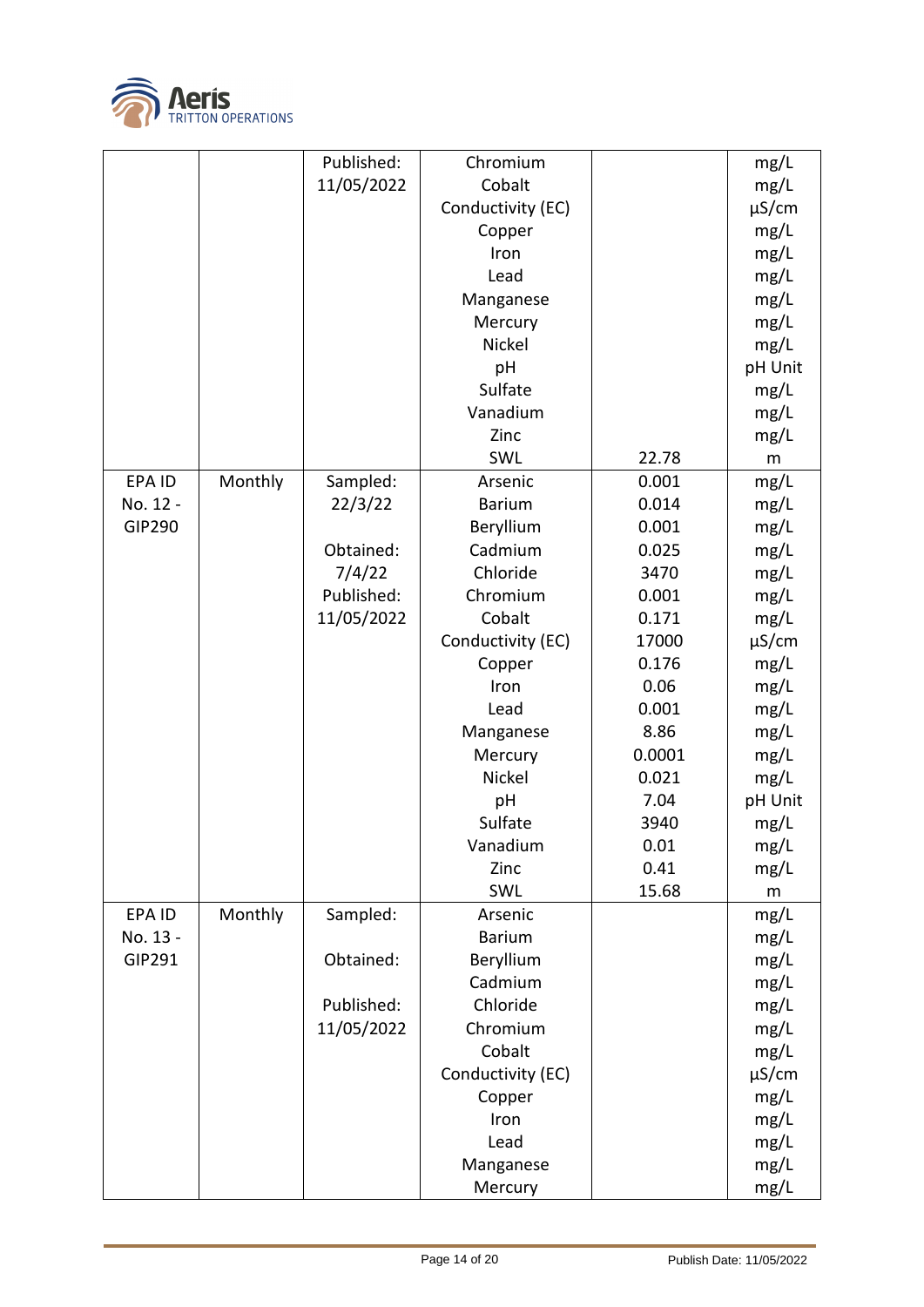

|                |         |            | Nickel            |        | mg/L       |
|----------------|---------|------------|-------------------|--------|------------|
|                |         |            | pH                |        | pH Unit    |
|                |         |            | Sulfate           |        | mg/L       |
|                |         |            | Vanadium          |        | mg/L       |
|                |         |            | Zinc              |        | mg/L       |
|                |         |            | SWL               |        | m          |
| EPA ID         | Monthly | Sampled:   | Arsenic           | 0.06   | mg/L       |
| No. 14 -       |         | 16/3/22    | <b>Barium</b>     | 0.01   | mg/L       |
| <b>GIP292A</b> |         |            | Beryllium         | 0.139  | mg/L       |
|                |         | Obtained:  | Cadmium           | 4.38   | mg/L       |
|                |         | 7/4/22     | Chloride          | 1960   | mg/L       |
|                |         | Published: | Chromium          | 0.192  | mg/L       |
|                |         | 11/05/2022 | Cobalt            | 72     | mg/L       |
|                |         |            | Conductivity (EC) | 34600  | $\mu$ S/cm |
|                |         |            | Copper            | 319    | mg/L       |
|                |         |            | Iron              | 146    | mg/L       |
|                |         |            | Lead              | 0.01   | mg/L       |
|                |         |            | Manganese         | 649    | mg/L       |
|                |         |            | Mercury           | 0.0001 | mg/L       |
|                |         |            | Nickel            | 22.9   | mg/L       |
|                |         |            | pH                | 3.62   | pH Unit    |
|                |         |            | Sulfate           | 41400  | mg/L       |
|                |         |            | Vanadium          | 0.21   | mg/L       |
|                |         |            | Zinc              | 346    | mg/L       |
|                |         |            | SWL               | 9.58   | m          |
| <b>EPAID</b>   | Monthly | Sampled:   | Arsenic           |        | mg/L       |
| No. 16 -       |         | 16/3/22    | <b>Barium</b>     |        | mg/L       |
| GIP292AS       |         |            | Beryllium         |        | mg/L       |
|                |         | Obtained:  | Cadmium           |        | mg/L       |
|                |         | <b>DRY</b> | Chloride          |        | mg/L       |
|                |         |            | Chromium          |        | mg/L       |
|                |         | Published: | Cobalt            |        | mg/L       |
|                |         | 11/05/2022 | Conductivity (EC) |        | $\mu$ S/cm |
|                |         |            | Copper            |        | mg/L       |
|                |         |            | Iron              |        | mg/L       |
|                |         |            | Lead              |        | mg/L       |
|                |         |            | Manganese         |        | mg/L       |
|                |         |            | Mercury           |        | mg/L       |
|                |         |            | Nickel            |        | mg/L       |
|                |         |            | pH                |        | pH Unit    |
|                |         |            | Sulfate           |        | mg/L       |
|                |         |            | Vanadium          |        | mg/L       |
|                |         |            | Zinc              |        | mg/L       |
|                |         |            | SWL               |        | m          |
| EPA ID         | Monthly | Sampled:   | Arsenic           | 0.052  | mg/L       |
| No. 17 -       |         | 16/3/22    | <b>Barium</b>     | 0.01   | mg/L       |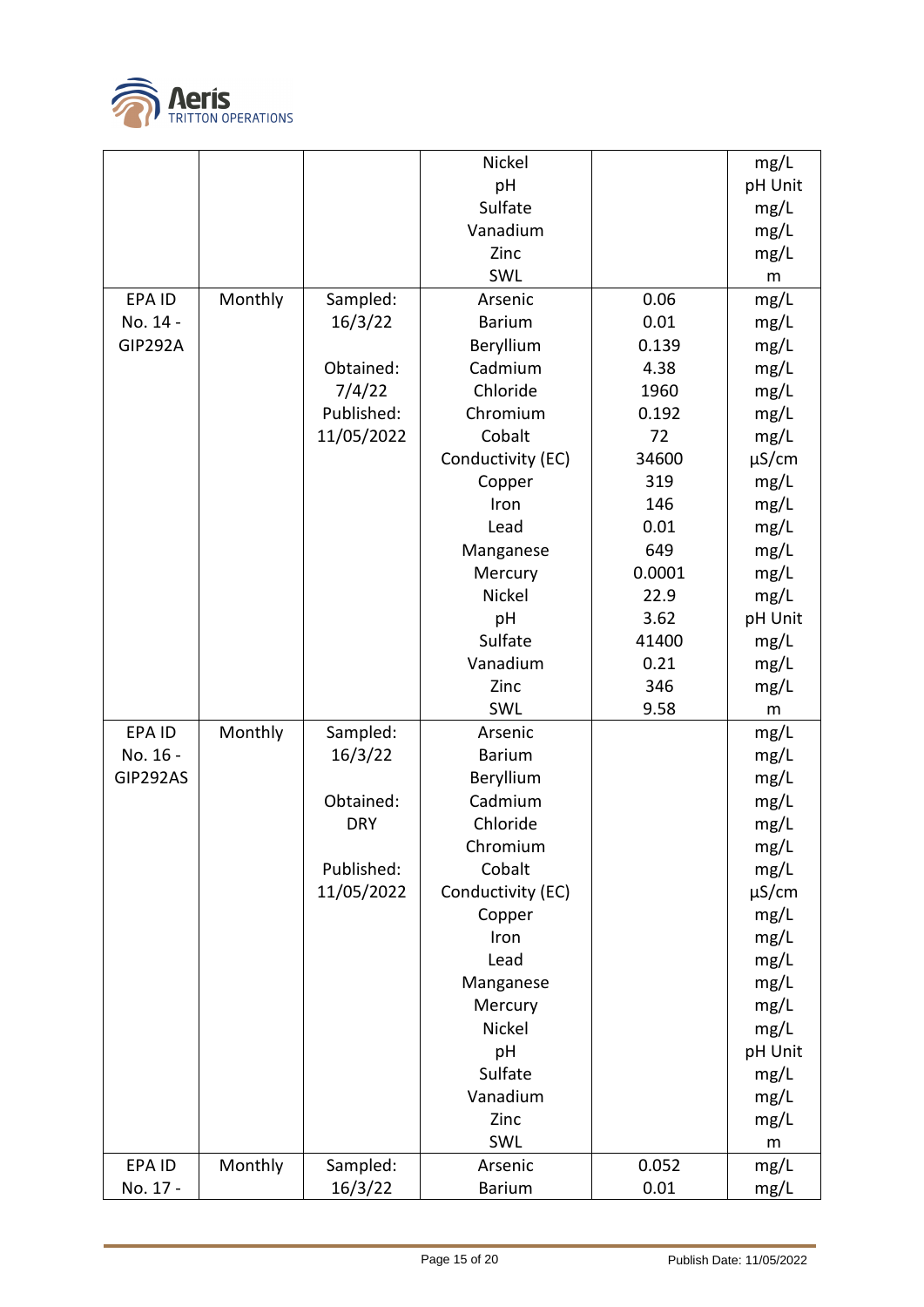

| GIP293        |         |            | Beryllium         | 0.039  | mg/L       |
|---------------|---------|------------|-------------------|--------|------------|
|               |         | Obtained:  | Cadmium           | 3.34   | mg/L       |
|               |         | 7/4/22     | Chloride          | 3680   | mg/L       |
|               |         | Published: | Chromium          | 0.047  | mg/L       |
|               |         | 11/05/2022 | Cobalt            | 49.5   | mg/L       |
|               |         |            | Conductivity (EC) | 43100  | $\mu$ S/cm |
|               |         |            | Copper            | 108    | mg/L       |
|               |         |            | Iron              | 0.32   | mg/L       |
|               |         |            | Lead              | 0.01   | mg/L       |
|               |         |            | Manganese         | 683    | mg/L       |
|               |         |            | Mercury           | 0.0004 | mg/L       |
|               |         |            | Nickel            | 17.1   | mg/L       |
|               |         |            | pH                | 3.83   | pH Unit    |
|               |         |            | Sulfate           | 40700  | mg/L       |
|               |         |            | Vanadium          | 0.1    | mg/L       |
|               |         |            | Zinc              | 198    | mg/L       |
|               |         |            | SWL               | 14.86  | m          |
| EPA ID        | Monthly | Sampled:   | Arsenic           |        | mg/L       |
| No. 18 -      |         |            | <b>Barium</b>     |        | mg/L       |
| <b>GIP294</b> |         | Obtained:  | Beryllium         |        | mg/L       |
|               |         |            | Cadmium           |        | mg/L       |
|               |         | Published: | Chloride          |        | mg/L       |
|               |         | 11/05/2022 | Chromium          |        | mg/L       |
|               |         |            | Cobalt            |        | mg/L       |
|               |         |            | Conductivity (EC) |        | $\mu$ S/cm |
|               |         |            | Copper            |        | mg/L       |
|               |         |            | Iron              |        | mg/L       |
|               |         |            | Lead              |        | mg/L       |
|               |         |            | Manganese         |        | mg/L       |
|               |         |            | Mercury           |        | mg/L       |
|               |         |            | Nickel            |        | mg/L       |
|               |         |            | pH                |        | pH Unit    |
|               |         |            | Sulfate           |        | mg/L       |
|               |         |            | Vanadium          |        | mg/L       |
|               |         |            | Zinc              |        | mg/L       |
|               |         |            | SWL               |        | m          |
| EPA ID        | Monthly | Sampled:   | Arsenic           |        | mg/L       |
| No. 19 -      |         |            | <b>Barium</b>     |        | mg/L       |
| <b>GIP295</b> |         | Obtained:  | Beryllium         |        | mg/L       |
|               |         |            | Cadmium           |        | mg/L       |
|               |         | Published: | Chloride          |        | mg/L       |
|               |         | 11/05/2022 | Chromium          |        | mg/L       |
|               |         |            | Cobalt            |        | mg/L       |
|               |         |            | Conductivity (EC) |        | $\mu$ S/cm |
|               |         |            | Copper            |        | mg/L       |
|               |         |            | Iron              |        | mg/L       |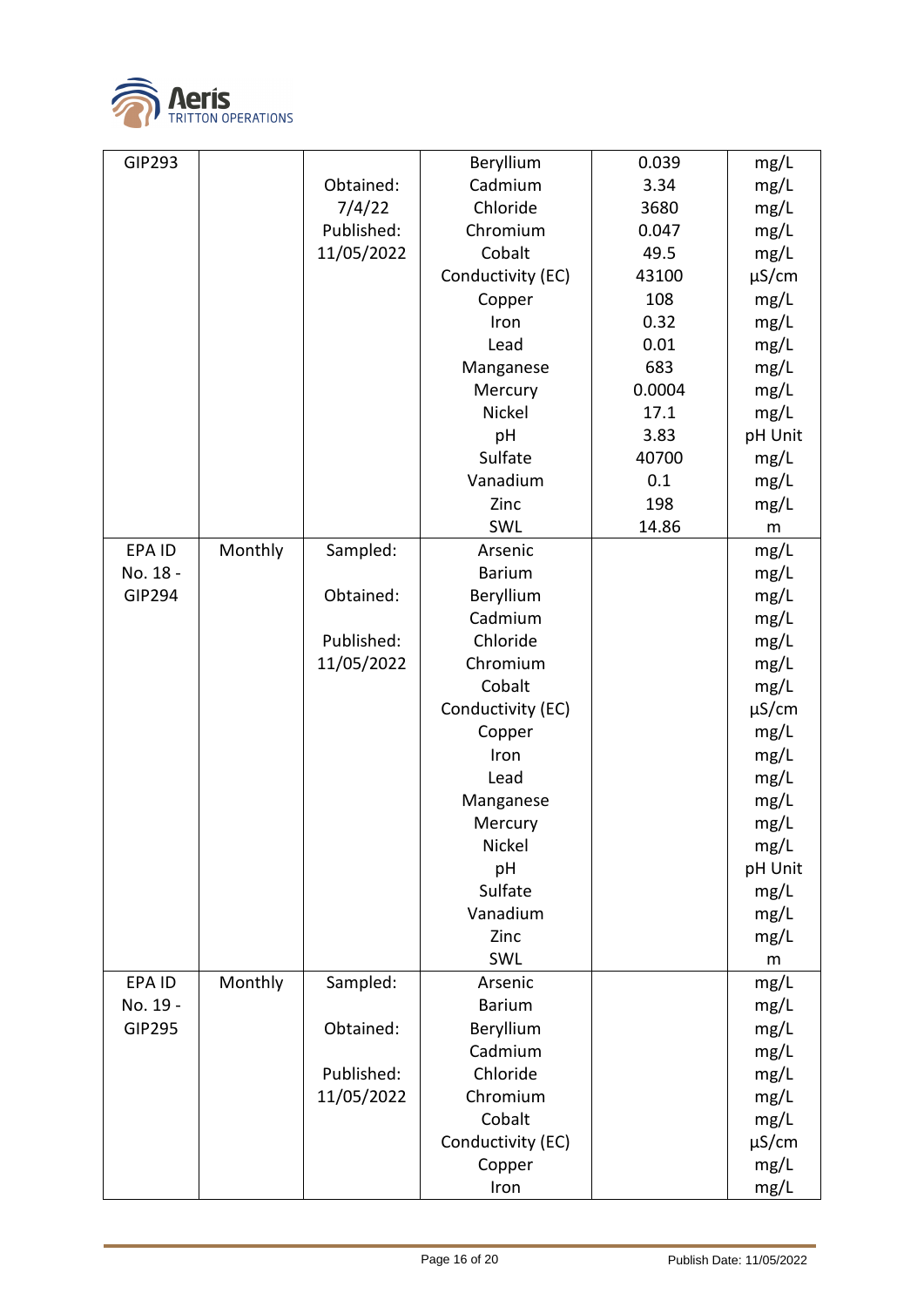

|               |         |            | Lead              |        | mg/L       |
|---------------|---------|------------|-------------------|--------|------------|
|               |         |            | Manganese         |        | mg/L       |
|               |         |            | Mercury           |        | mg/L       |
|               |         |            | Nickel            |        | mg/L       |
|               |         |            | pH                |        | pH Unit    |
|               |         |            | Sulfate           |        | mg/L       |
|               |         |            | Vanadium          |        | mg/L       |
|               |         |            | Zinc              |        | mg/L       |
|               |         |            | SWL               |        | m          |
| EPA ID        | Monthly | Sampled:   | Arsenic           | 0.001  | mg/L       |
| No. 20 -      |         | 16/3/22    | <b>Barium</b>     | 0.009  | mg/L       |
| <b>GIP296</b> |         |            | Beryllium         | 0.001  | mg/L       |
|               |         | Obtained:  | Cadmium           | 0.0003 | mg/L       |
|               |         | 7/4/22     | Chloride          | 737    | mg/L       |
|               |         | Published: | Chromium          | 0.001  | mg/L       |
|               |         | 11/05/2022 | Cobalt            | 0.003  | mg/L       |
|               |         |            | Conductivity (EC) | 13100  | $\mu$ S/cm |
|               |         |            | Copper            | 0.03   | mg/L       |
|               |         |            | Iron              | 0.05   | mg/L       |
|               |         |            | Lead              | 0.001  | mg/L       |
|               |         |            |                   | 0.029  |            |
|               |         |            | Manganese         |        | mg/L       |
|               |         |            | Mercury           | 0.0001 | mg/L       |
|               |         |            | Nickel            | 0.005  | mg/L       |
|               |         |            | pH                | 7.08   | pH Unit    |
|               |         |            | Sulfate           | 5960   | mg/L       |
|               |         |            | Vanadium          | 0.01   | mg/L       |
|               |         |            | Zinc              | 0.033  | mg/L       |
|               |         |            | SWL               | 8.35   | m          |
| <b>EPAID</b>  | Monthly | Sampled:   | Arsenic           | 0.005  | mg/L       |
| No. 21 -      |         | 22/3/22    | <b>Barium</b>     | 0.002  | mg/L       |
| <b>GIP297</b> |         |            | Beryllium         | 0.001  | mg/L       |
|               |         | Obtained:  | Cadmium           | 0.0003 | mg/L       |
|               |         | 7/4/22     | Chloride          | 123    | mg/L       |
|               |         | Published: | Chromium          | 0.001  | mg/L       |
|               |         | 11/05/2022 | Cobalt            | 0.002  | mg/L       |
|               |         |            | Conductivity (EC) | 1190   | $\mu$ S/cm |
|               |         |            | Copper            | 0.043  | mg/L       |
|               |         |            | Iron              | 0.08   | mg/L       |
|               |         |            | Lead              | 0.001  | mg/L       |
|               |         |            | Manganese         | 0.065  | mg/L       |
|               |         |            | Mercury           | 0.0001 | mg/L       |
|               |         |            | Nickel            | 0.002  | mg/L       |
|               |         |            | pH                | 7.57   | pH Unit    |
|               |         |            | Sulfate           | 222    | mg/L       |
|               |         |            | Vanadium          | 0.01   | mg/L       |
|               |         |            | Zinc              | 0.061  | mg/L       |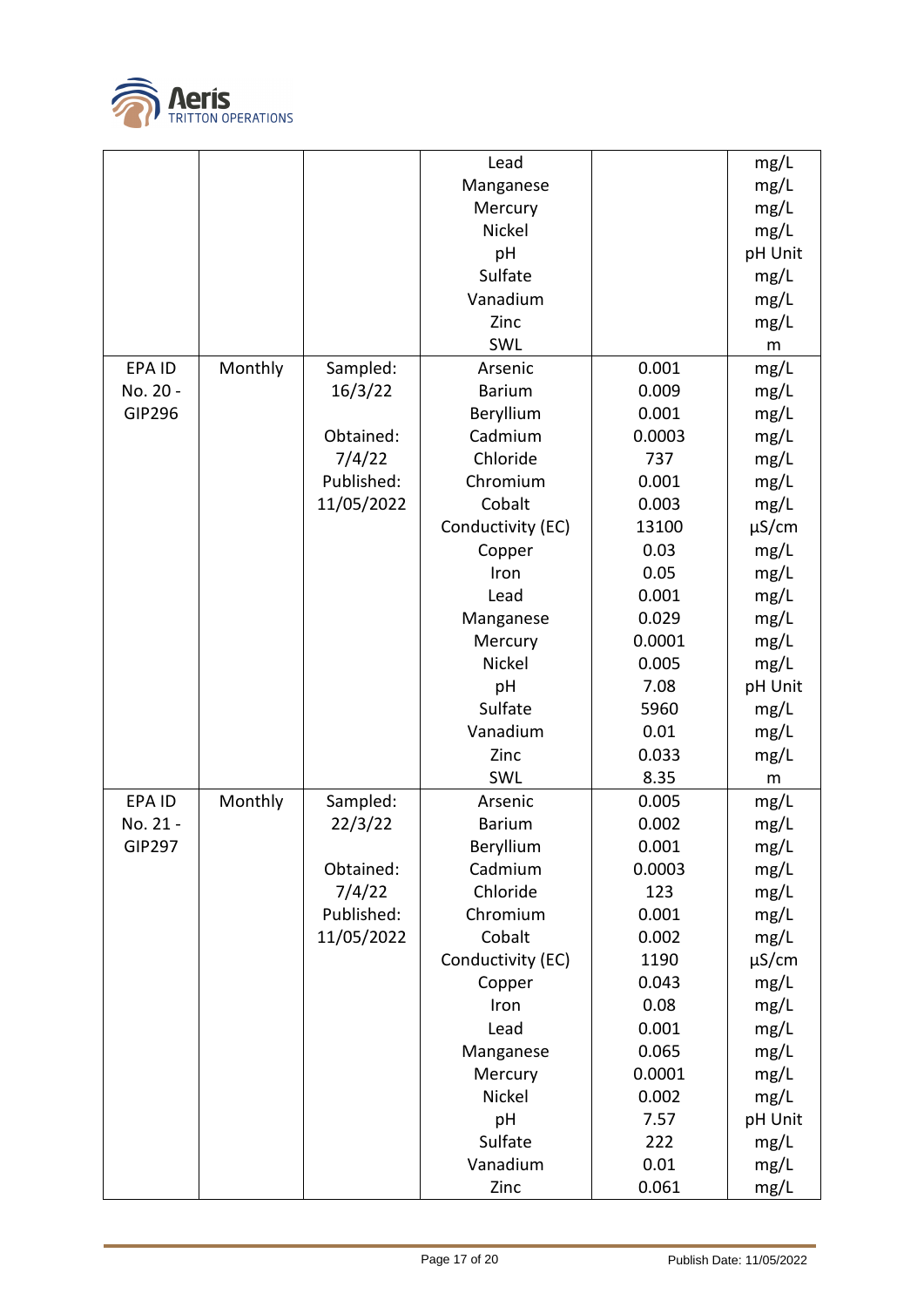

|               |         |            | SWL               | 26.63 | m          |
|---------------|---------|------------|-------------------|-------|------------|
| EPA ID        | Monthly | Sampled:   | Arsenic           |       | mg/L       |
| No. 22 -      |         |            | <b>Barium</b>     |       | mg/L       |
| <b>GIP298</b> |         | Obtained:  | Beryllium         |       | mg/L       |
|               |         |            | Cadmium           |       | mg/L       |
|               |         | Published: | Chloride          |       | mg/L       |
|               |         | 11/05/2022 | Chromium          |       | mg/L       |
|               |         |            | Cobalt            |       | mg/L       |
|               |         |            | Conductivity (EC) |       | $\mu$ S/cm |
|               |         |            | Copper            |       | mg/L       |
|               |         |            | Iron              |       | mg/L       |
|               |         |            | Lead              |       | mg/L       |
|               |         |            | Manganese         |       | mg/L       |
|               |         |            | Mercury           |       | mg/L       |
|               |         |            | Nickel            |       | mg/L       |
|               |         |            | pH                |       | pH Unit    |
|               |         |            | Sulfate           |       | mg/L       |
|               |         |            | Vanadium          |       | mg/L       |
|               |         |            | Zinc              |       | mg/L       |
|               |         |            | SWL               |       | ${\sf m}$  |
| EPA ID        | Monthly | Sampled:   | Arsenic           |       | mg/L       |
| No. 23 -      |         |            | <b>Barium</b>     |       | mg/L       |
| <b>GIP299</b> |         | Obtained:  | Beryllium         |       | mg/L       |
|               |         |            | Cadmium           |       | mg/L       |
|               |         | Published: | Chloride          |       | mg/L       |
|               |         | 11/05/2022 | Chromium          |       | mg/L       |
|               |         |            | Cobalt            |       | mg/L       |
|               |         |            | Conductivity (EC) |       | $\mu$ S/cm |
|               |         |            | Copper            |       | mg/L       |
|               |         |            | Iron              |       | mg/L       |
|               |         |            | Lead              |       | mg/L       |
|               |         |            | Manganese         |       | mg/L       |
|               |         |            | Mercury           |       | mg/L       |
|               |         |            | Nickel            |       | mg/L       |
|               |         |            | pH                |       | pH Unit    |
|               |         |            | Sulfate           |       | mg/L       |
|               |         |            | Vanadium          |       | mg/L       |
|               |         |            | Zinc              |       | mg/L       |
|               |         |            | SWL               |       | m          |
| EPA ID        | Monthly | Sampled:   | Arsenic           |       | mg/L       |
| No. 24 -      |         |            | <b>Barium</b>     |       | mg/L       |
| GIP300        |         | Obtained:  | Beryllium         |       | mg/L       |
|               |         |            | Cadmium           |       | mg/L       |
|               |         | Published: | Chloride          |       | mg/L       |
|               |         | 11/05/2022 | Chromium          |       | mg/L       |
|               |         |            | Cobalt            |       | mg/L       |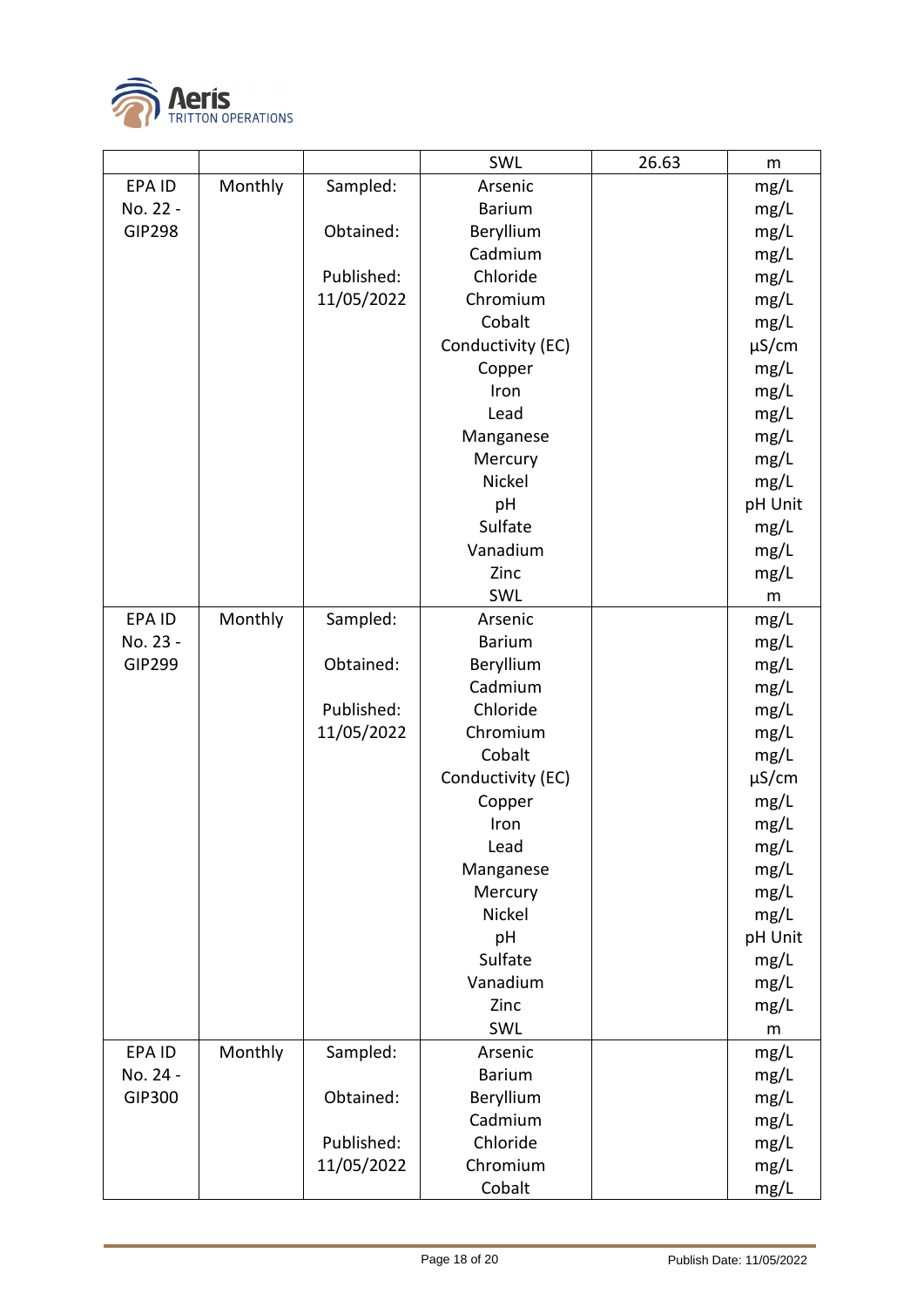

|          |         |            | Conductivity (EC) |        | $\mu$ S/cm |
|----------|---------|------------|-------------------|--------|------------|
|          |         |            | Copper            |        | mg/L       |
|          |         |            | Iron              |        | mg/L       |
|          |         |            | Lead              |        | mg/L       |
|          |         |            | Manganese         |        | mg/L       |
|          |         |            | Mercury           |        | mg/L       |
|          |         |            | Nickel            |        | mg/L       |
|          |         |            | pH                |        | pH Unit    |
|          |         |            | Sulfate           |        | mg/L       |
|          |         |            | Vanadium          |        | mg/L       |
|          |         |            | Zinc              |        | mg/L       |
|          |         |            | SWL               |        | m          |
| EPA ID   | Monthly | Sampled:   | Arsenic           |        | mg/L       |
| No. 25 - |         |            | <b>Barium</b>     |        | mg/L       |
| GIP301   |         | Obtained:  | Beryllium         |        | mg/L       |
|          |         |            | Cadmium           |        | mg/L       |
|          |         | Published: | Chloride          |        | mg/L       |
|          |         | 11/05/2022 | Chromium          |        | mg/L       |
|          |         |            | Cobalt            |        | mg/L       |
|          |         |            | Conductivity (EC) |        | $\mu$ S/cm |
|          |         |            | Copper            |        | mg/L       |
|          |         |            | Iron              |        | mg/L       |
|          |         |            | Lead              |        | mg/L       |
|          |         |            | Manganese         |        | mg/L       |
|          |         |            | Mercury           |        | mg/L       |
|          |         |            | Nickel            |        | mg/L       |
|          |         |            | pH                |        | pH Unit    |
|          |         |            | Sulfate           |        | mg/L       |
|          |         |            | Vanadium          |        | mg/L       |
|          |         |            | Zinc              |        | mg/L       |
|          |         |            | SWL               |        | ${\sf m}$  |
| EPA ID   | Monthly | Sampled:   | Arsenic           | 0.01   | mg/L       |
| No. 26 - |         | 22/3/22    | <b>Barium</b>     | 0.01   | mg/L       |
| GIP302   |         |            | Beryllium         | 0.01   | mg/L       |
|          |         | Obtained:  | Cadmium           | 0.0077 | mg/L       |
|          |         | 7/4/22     | Chloride          | 8240   | mg/L       |
|          |         |            | Chromium          | 0.045  | mg/L       |
|          |         | Published: | Cobalt            | 0.083  | mg/L       |
|          |         | 11/05/2022 | Conductivity (EC) | 31600  | $\mu$ S/cm |
|          |         |            | Copper            | 0.533  | mg/L       |
|          |         |            | Iron              | 0.1    | mg/L       |
|          |         |            | Lead              | 0.01   | mg/L       |
|          |         |            | Manganese         | 1.02   | mg/L       |
|          |         |            | Mercury           | 0.0001 | mg/L       |
|          |         |            | Nickel            | 0.35   | mg/L       |
|          |         |            | pH                | 7.18   | pH Unit    |